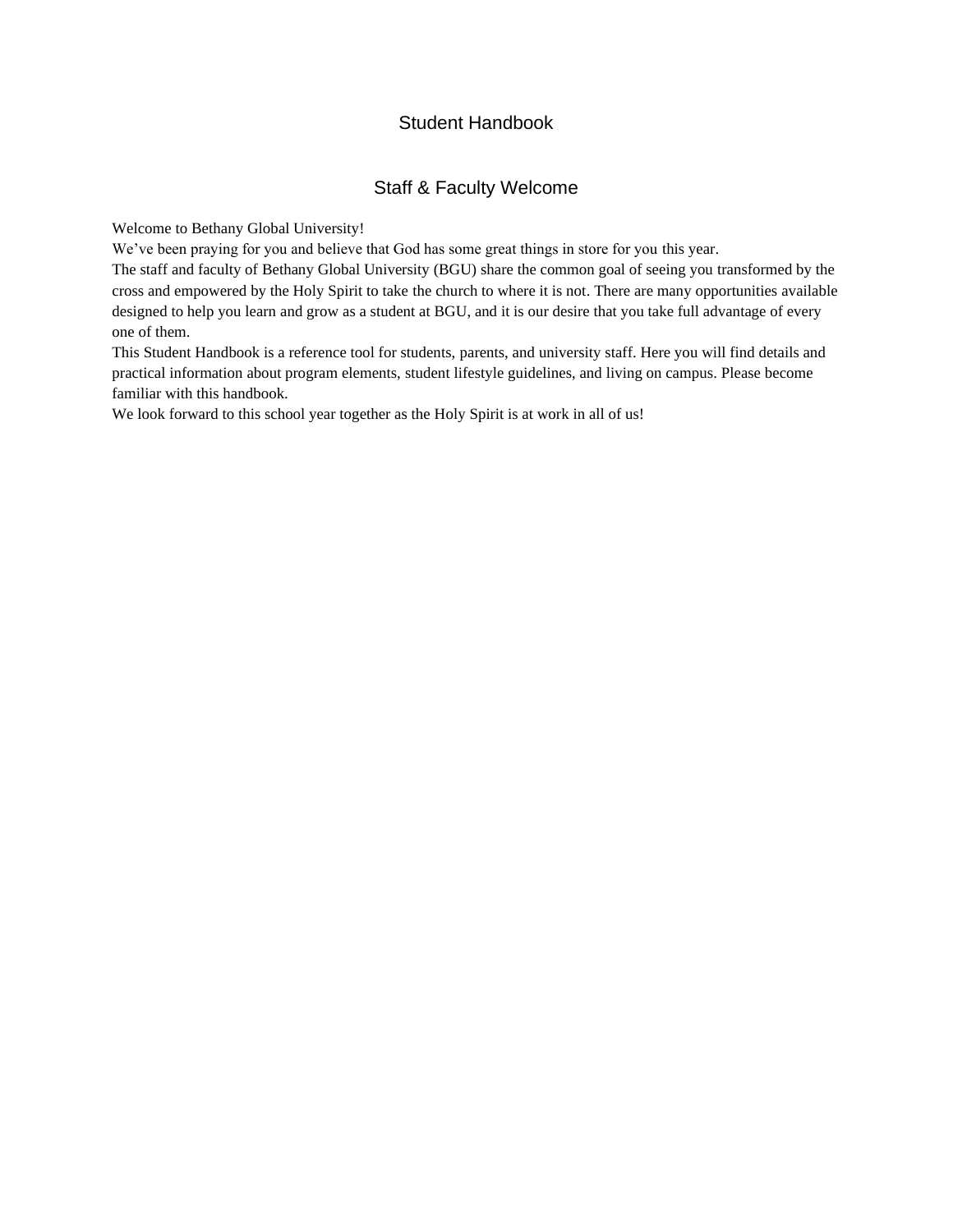## **Contents**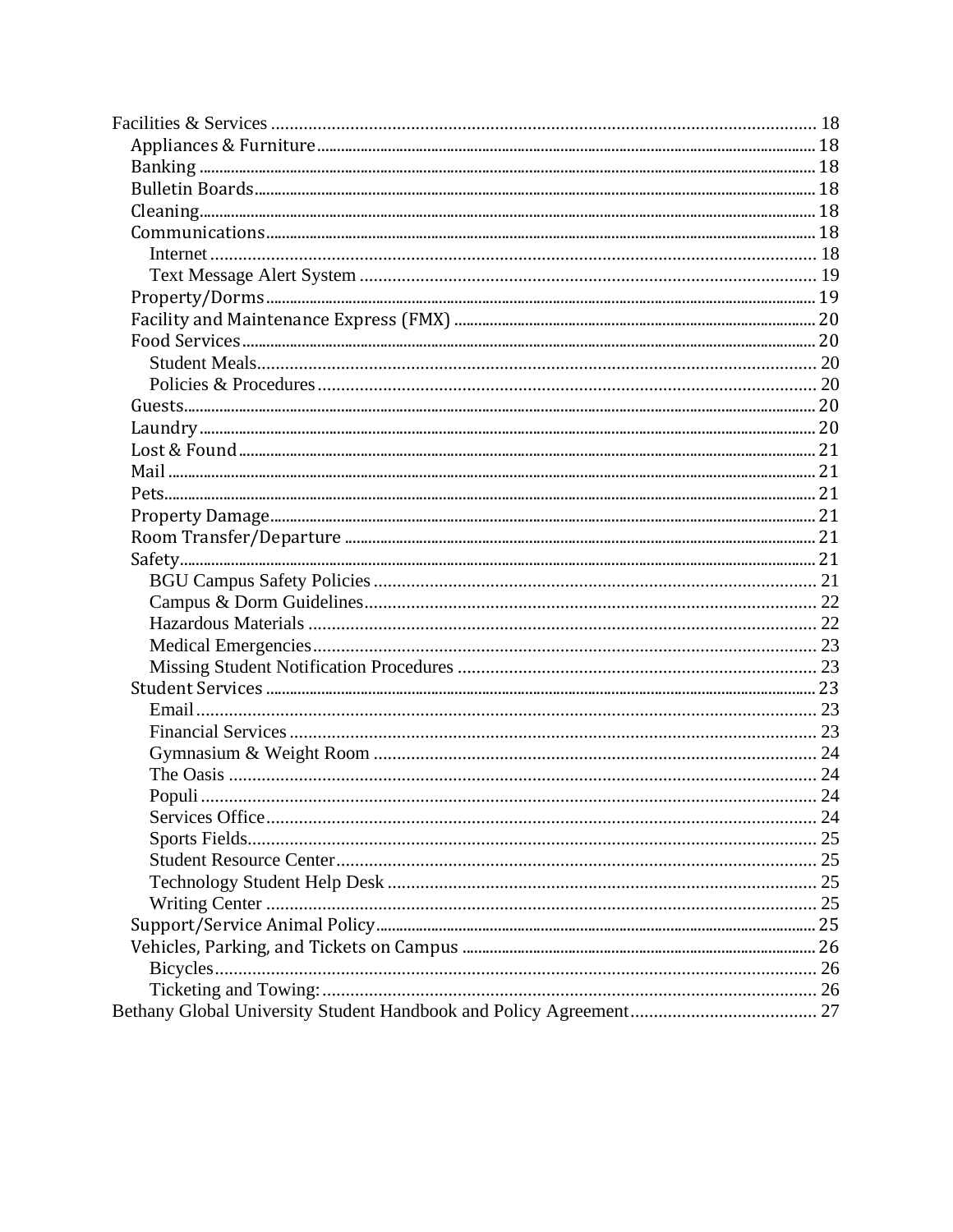# <span id="page-3-0"></span>**BGU Mission Statement**

Bethany Global University seeks to delight God's heart by providing followers of Jesus Christ a biblically-grounded and interculturally-focused higher education experience in which they are transformed by the Cross, empowered by the Holy Spirit, and prepared to lead by serving and to extend God's Kingdom to where it is not.

## <span id="page-3-1"></span>**BGU Lifestyle Commitment**

BGU is a university uniquely placed in the middle of a storied missional community. Central to the teaching within this community has been the message of the cross; that the complete and perfect work of Christ's death and resurrection empowers every believer to overcome sin and walk in holiness through absolute surrender to Christ's lordship (Romans 6:1-14). We are counted righteous in God's sight only by the application of his grace to our lives, grace that comes through the finished work of the cross, apart from our works (Ephesians 2:9-10; Titus 3:4-7). This grace also empowers us to walk in holiness before him and in sacrificial love toward one another in community (Colossians 3:12-17). BGU also values the concept of community, recognizing that the pursuit of the good of others is evidence of a life lived for God. The BGU Lifestyle Commitment is not to be seen as the standard of holiness, but instead as a guardrail within which the Holy Spirit will be able to mold us into the image of Christ without hindrance, and as a map for engaging healthy relationships within the community.

BGU students are committed to embrace a lifestyle of integrity, which includes an internal commitment both to live righteously and to quickly confess and repent of areas of sin. Those who embrace integrity desire to bring any sin, whether publicly known or secretly hidden, into the light, maintaining unhindered fellowship with God and with those in their community. We do not expect perfection of anyone, but rather a fervent pursuit of holiness and quick confession and repentance toward any areas of failure.

BGU students commit to abstain from alcohol, tobacco products, gambling, and drugs unless prescribed by their doctor. Students should be open with university leadership about past addictions in any of these areas and commit to openness and accountability while at BGU. Students are permitted to drink responsibly during the following major breaks if they are of age and not staying on campus: Thanksgiving break, Christmas break, spring break, and summer break. Students who remain on campus during any of these breaks must continue to abstain from alcohol.

BGU students are committed to live by the biblical standard of sexual purity ordained by God and affirmed by Jesus Christ, which excludes all sexual activity outside of the marriage covenant between one man and one woman (Genesis 2:24; Matthew 19:5; Ephesians 5:31; Hebrews 13:4). This commitment includes pursuing purity in areas such as viewing pornography, masturbation, and extramarital sexual activity, and lustful thoughts (2 Timothy 2:22).

BGU students affirm that gender is intentionally created and designated by God at birth, and is not a matter of human free will; thus, gender self-designation will not be recognized at BGU. Every student is required to use dormitories and restrooms according to their birth assigned biological gender, as well as to pursue romantic relationships only with the opposite gender.

BGU students celebrate media as an incredible resource for the furthering of the Kingdom of God, for learning, and for enjoyment, but also recognize that it can quickly become a conduit of unhealthy and harmful content. Media used for entertainment should be a means of building community, not as a means of escape or isolation. Any movie viewed publicly on campus should be approved by a Student Life leader, and all media viewed should be glorifying to God and edifying to those watching. Gaming systems are permitted in the dorms. Games that are rated M (Mature) must receive approval from a student life leader before being played on campus.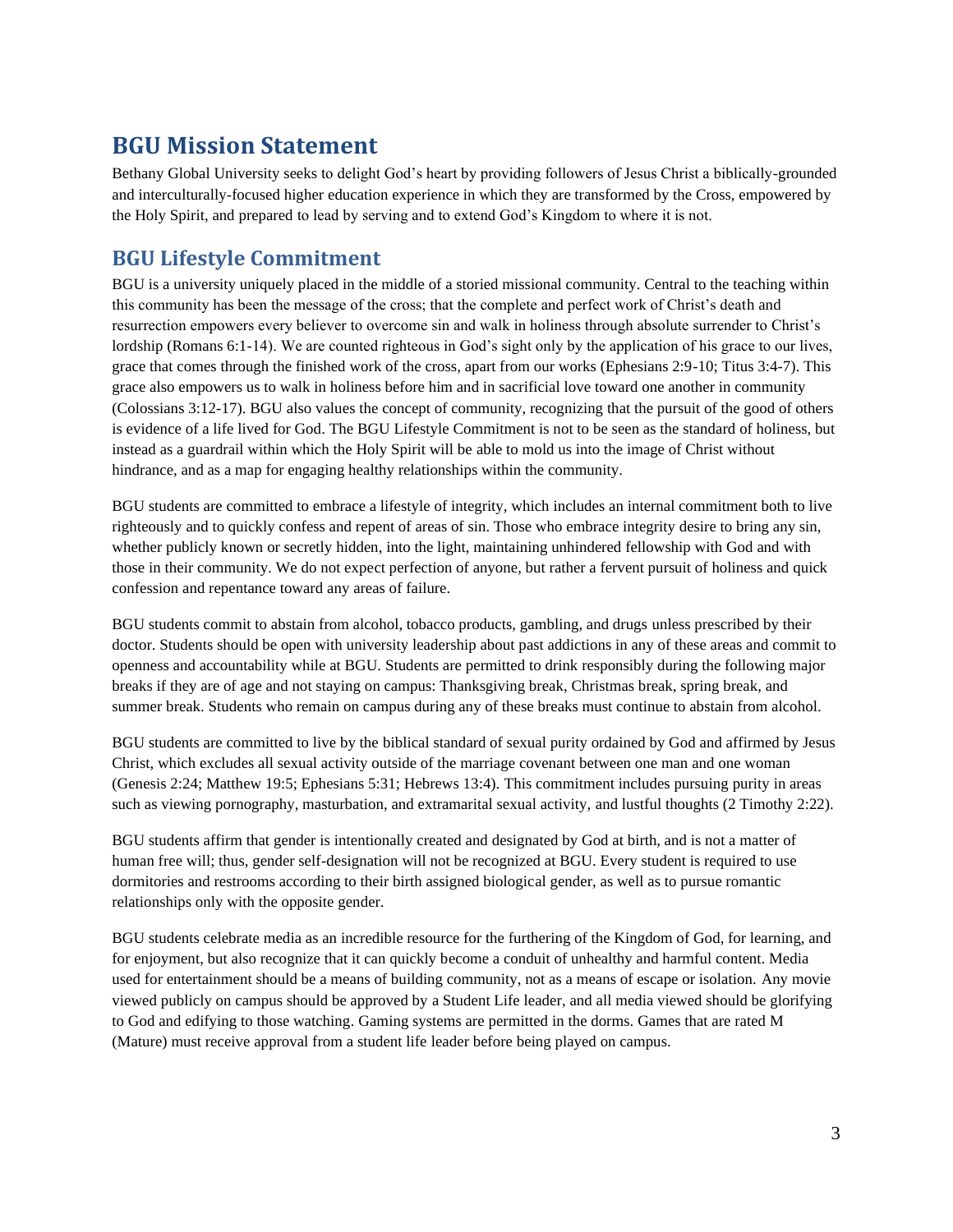BGU students have chosen freely and of their own accord to embrace this code of conduct. Because each student has voluntarily chosen to be a part of the Bethany community and abide by this code of conduct, any violation of these standards will be considered a compromise of integrity. By agreeing to this code of conduct, students agree to the guidance of BGU leaders in dealing with the consequences of any violation.

BGU reserves the right to dismiss any student who does not abide by the code of conduct. Action may be taken concerning any student regardless of the amount of time since a particular violation occurred. The university may also take disciplinary action concerning students awaiting degrees or students who have withdrawn from the university while a disciplinary matter is pending.

### **When the Lifestyle Commitment Applies**

The BGU Lifestyle Commitment applies to all students:

- while enrolled in classes during the fall, spring, or summer semesters.
- while representing BGU in any off-campus event or function, such as short-term mission trips, required school events, and Global Internship.
- while not enrolled in classes but still living on campus or not checked out of their room.

Outside of these specific times, BGU students are still expected to conduct their lives in ways which demonstrate a commitment to pursue and model righteousness.

### <span id="page-4-0"></span>**Final Authority for Matters of Belief and Conduct**

The BGU Lifestyle Commitment does not exhaust the extent of our beliefs. The Bible, as the inspired and infallible Word of God, is the final authority concerning truth, morality and the proper conduct of mankind. The BGU Board of Directors and executive and managerial leadership looks to the Bible's meaning and application when exercising the final interpretive authority regarding BGU's faith, doctrine, practice, policy and discipline.

## <span id="page-4-1"></span>**BGU Accountability System**

### **What is the BGU Accountability System?**

The BGU Accountability System tracks the student's completion of all Student Life-related requirements. This system does not relate in any way to Academics or Practical Training requirements. At the beginning of each quarter, students receive five (5) credits which they may use at their own discretion. If all five credits are used within the quarter, the student will then begin accruing marks if they take part in any of the actions outlined below. For each mark that a student receives, they will receive a fine. At the beginning of each new quarter, student. If a student has earned additional credits, those credits will carry over into the next quarter if they have not already been used, and will be used first.

#### **Dates for the 2022-2023 school year quarters:**

- Fall Q 1: August 8, 2022 October 16, 2022
- Fall Q 2: October 17, 2022 December 11, 2022
- Spring Q 3: January 9, 2023 March 12, 2023
- Spring Q 4: March 13, 2023 May 7, 2023
- Summer Q 5: May 8, 2023 June 18, 2023
- Summer Q 6: June 19, 20223– August 6, 2023

#### **Rewards for not using credits:**

- Credits exist to give each student the opportunity to exercise discretion on when to not participate in a required activity or program function.
- If a student does not use any credits for the entire school year (all four quarters) they will receive a reward from Student Life.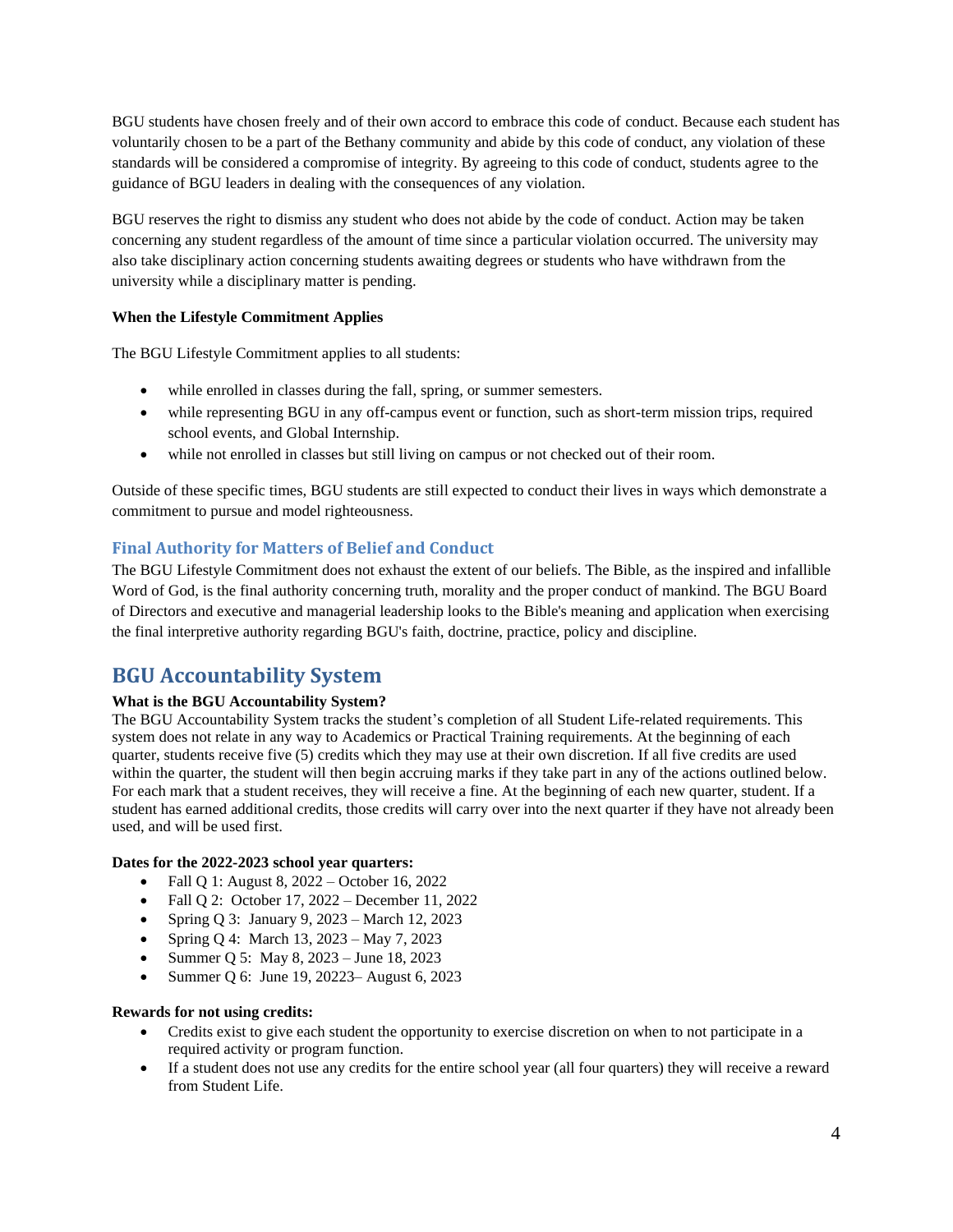#### **Actions requiring the use of a credit or accrual of a mark:**

- Do not attend chapel 1 credit used
- Do not attend Life Group  $-2$  credits used
- Fail a room check (miss 3 or more items on the clean room check list)  $-1$  credit used
- Fail an assigned dorm chore when it is the student's turn to do  $so 1$  credit used
- Do not attend a required event credit uses vary per event.
- Any violations of the handbook policies may result in the use of a credit or the accrual of a mark as determined by the Deans.

#### **What happens when you receive a mark?**

- **1 st Mark** Meeting with Student Life leader, enter Student Life Warning.
- $2<sup>nd</sup>$  **Mark** \$10 fine
- $\bullet$  **3<sup>rd</sup> Mark** \$20 fine
- $\bullet$  4<sup>th</sup> Mark \$30 fine
- 5<sup>th</sup> Mark \$40 fine, meeting with Student Life Dean, enter Student Life Probation.

#### **Tracking of the Accountability System:**

• Student Life Advisors and Deans will all be in communication to record all credit uses. The BGU Accountability System is coordinated by the Student Life Office.

#### **Student Life Probation**

- After using all Marks once, or getting into Marks two quarters in a row, the student will go onto Student Life Probation.
- The student ends probation by not going into their Marks during the following quarter.
- If the student enters into a second consecutive quarter of probation, they will meet with their respective Dean, and their name will also be brought to the dismissal committee to determine their future in the program. The student may either be dismissed from the university or enter a Growth Plan determined by Student Life.

## <span id="page-5-0"></span>**Confidentiality**

When a student confides in or confesses wrongdoing to BGU leadership, this information is kept in confidence, and shared only with authorized university leadership on an as-needed basis with the goal of restoration. The student may be encouraged by the staff member to confess to someone else in leadership. However, students should understand that certain situations require that confidential information may be released to other university staff, and public authorities. These situations include:

- Perceived imminent risk of the student doing serious harm to themselves or others.
- Any reported physical or sexual abuse against children under the age of 18 or dependent adults over the age of 18. (This will be reported to local authorities. In keeping with Minnesota law, such reports must be filed within 24 hours.)
- Title IX Mandatory Reporting may be applicable.

Student records are confidential and cannot be disclosed beyond authorized university staff without the written consent of the student. Students may not see reference forms without the written consent of the one who wrote the reference.

## <span id="page-5-1"></span>**Dating/Courtship**

Students should seek to honor their fellow students and treat them as brothers and sisters in Christ. As such, all relationships between students should be God-honoring and edifying to the greater BGU community. Students choosing to enter into romantic relationships should welcome accountability from the community, including fellow students, faculty, and staff.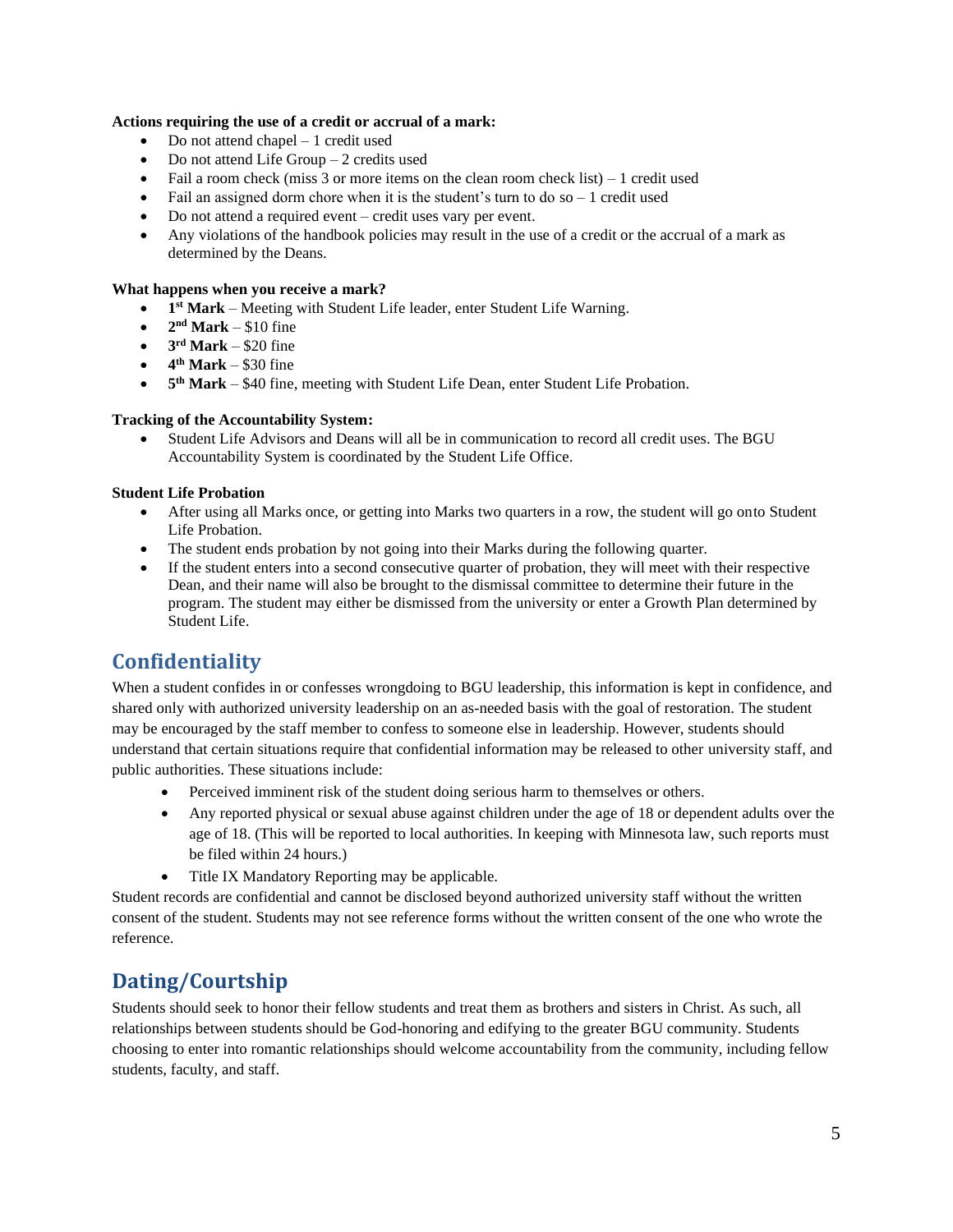Staff and students are allowed to date if both parties are at least 21 years old. If staff and students wish to start dating, these parties must meet with Human Resources and the VP of Student Affairs to inform them of their intent before beginning a relationship.

#### <span id="page-6-0"></span>**Public Displays of Affection**

Public displays of affection for all students are limited to brief hugs and hand-holding while on campus (this includes the church and business facilities).

#### <span id="page-6-1"></span>**Engagement & Marriage**

Students entering into relationships should be aware that any plans for engagement and marriage must fit within the structure and timeline of the program. Couples must have been married for a full year before going on Global Internship.

### <span id="page-6-2"></span>**Dress Code**

### <span id="page-6-3"></span>**Guiding Values**

- Dress code is not intended as a statement of judgment towards one's spiritual life or morality. It is designed as a means to assist students to engage in community together without distractions.
- Dress Code intentionally provides a wide range of options for students while demonstrating boundaries based on Biblical standards of modesty and respect for others.

#### <span id="page-6-4"></span>**Guidelines**

- All clothing should be modest, neat, clean, and tasteful.
- Hair should be clean and well-kept.
- No Shirts & dresses with the following styles:
	- o Spaghetti, halter and strapless.
	- o Exposed cleavage, midriffs, or lower backs.
- Shorts, skirts, and dresses must extend beyond mid-thigh.
- Leggings/yoga pants may be worn, but the shirt/dress must extend lower than one's buttock, except while exercising.
- Footwear is required at all times in all buildings except the dorms.
- Dress code guidelines for Practical Training or Global Internship may be determined by supervisor/site leaders.

BGU staff have the discretion to ask any student to change his or her clothing if it is deemed inappropriate in light of these values.

## <span id="page-6-5"></span>**Drug and Alcohol Abuse**

BGU is committed to abiding by and enforcing state and federal underage drinking laws, as well as state and federal drug laws regarding the possession, use, and sale of alcoholic beverages and illegal drugs. Legal sanctions under local, state, and federal law for the unlawful possession or distribution of illicit drugs and alcohol include imprisonment, fines, and assigned community service. Courts do not lift prison sentences in order to allow convicted persons to attend colleges or continue their jobs. Felony and certain other convictions can prevent you from entering many fields of employment or professions and may have to be listed on applications for employment or admission to graduate or professional schools.

The use of illegal drugs and alcohol abuse by students and employees could result in cognitive deficits, loss of productivity, and other health risks. These risks include an increased risk of accidents, which may result in death or permanent injury. BGU partners is able to provide students with a list of recommended counselling centers, and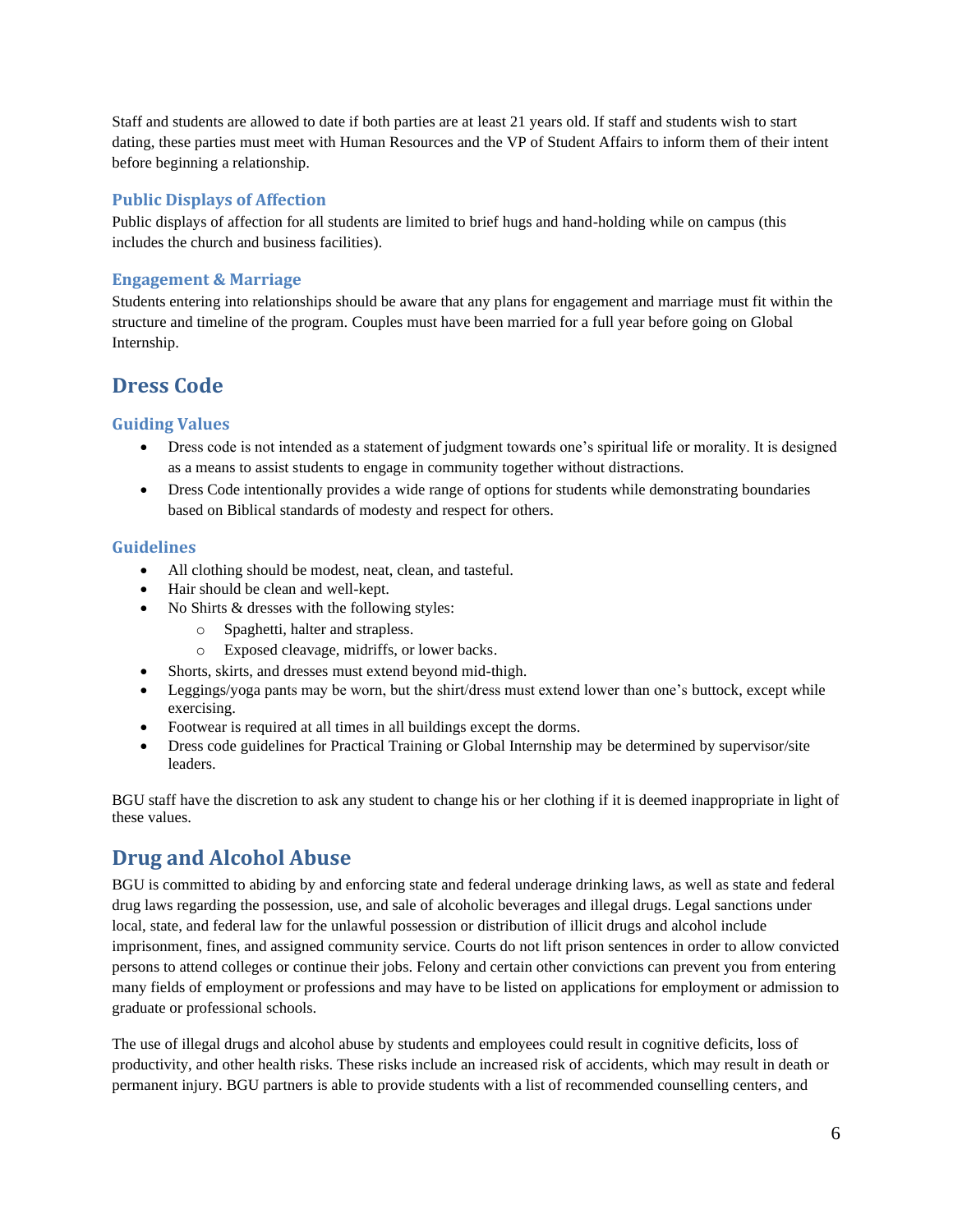offersnon-professional options include scheduling appointments through the Prayer Ministry Office and setting up a growth plan through the Student Life Office.

In compliance with Section 120 of the Higher Education Act (HEA), BGU will impose sanctions on students consistent with local, state, and federal law, up to and including expulsion from the university and referral for prosecution for violations of the standards of conduct listed here.

### <span id="page-7-0"></span>**Employment**

It is suggested that students refrain from working for the first six weeks of the program. This is to allow for adequate adjustment to the program and to ensure realistic expectations as to time commitments. Students struggling in any aspect of the program may be asked to reduce their work hours or refrain entirely from employment. International students must adhere to all work-related requirements mandated by the U.S. government. Bethany International does not hire students for pay.

## <span id="page-7-1"></span>**Grievance Policy**

#### **I. Definitions**

A grievance arises when a student believes, based on established administrative policies and procedures, that he or she has been treated in an arbitrary or capricious manner by a university department or a representative of the university.

#### **II. Grievances covered by this policy**

A grievance against a university official arises when a student believes he or she has been subjected to inappropriate behavior by a department or university representative (faculty or staff) acting within their role and duty. A grievance of personal misconduct by a faculty member or other university employee arises when a student believes he or she is the subject of inappropriate behavior outside of the employee's role and duties within the university.

#### **III. Grievances not covered by this policy**

- Grade disputes, academic evaluation disputes, and other matters related to a faculty member's assigned duties. The grievance process for these disputes is found in the Academic Policies section.
- Issues of sexual harassment or discrimination. These issues should be referred to Kara Schwarz, the Title IX coordinator, (kara.schwarz@bethanygu.edu). See the Title IX section in the handbook for the policy on Sexual Misconduct.

#### **IV. Informal grievance resolution**

Prior to bringing a grievance forward against a university official or representative acting within their role or duty, students are encouraged to attempt a good-faith resolution of the grievance in the spirit of Matthew 18. The student should limit discussion of the grievance with others to seeking advice without giving details or names before going to the person involved to discuss the issue at hand and attempt a resolution.

This attempt may be made with the party directly involved with the disputed matter, or if more appropriate, with the head of the department in which the grievance arises. Contact them either in person or via email for an appointment. Please note that there are cases when it is appropriate to go directly to the formal grievance resolution process.

Attempts at informal resolution should be initiated within 15 days of the incident in dispute.

If the issue is not resolved at that level, the student should discuss the issue with the staff involved and their immediate supervisor. If that does not produce a resolution, the senior supervisor will then meet one-on-one with the student to continue the dialogue. (See Matthew 5:23-24, 18:15-17.)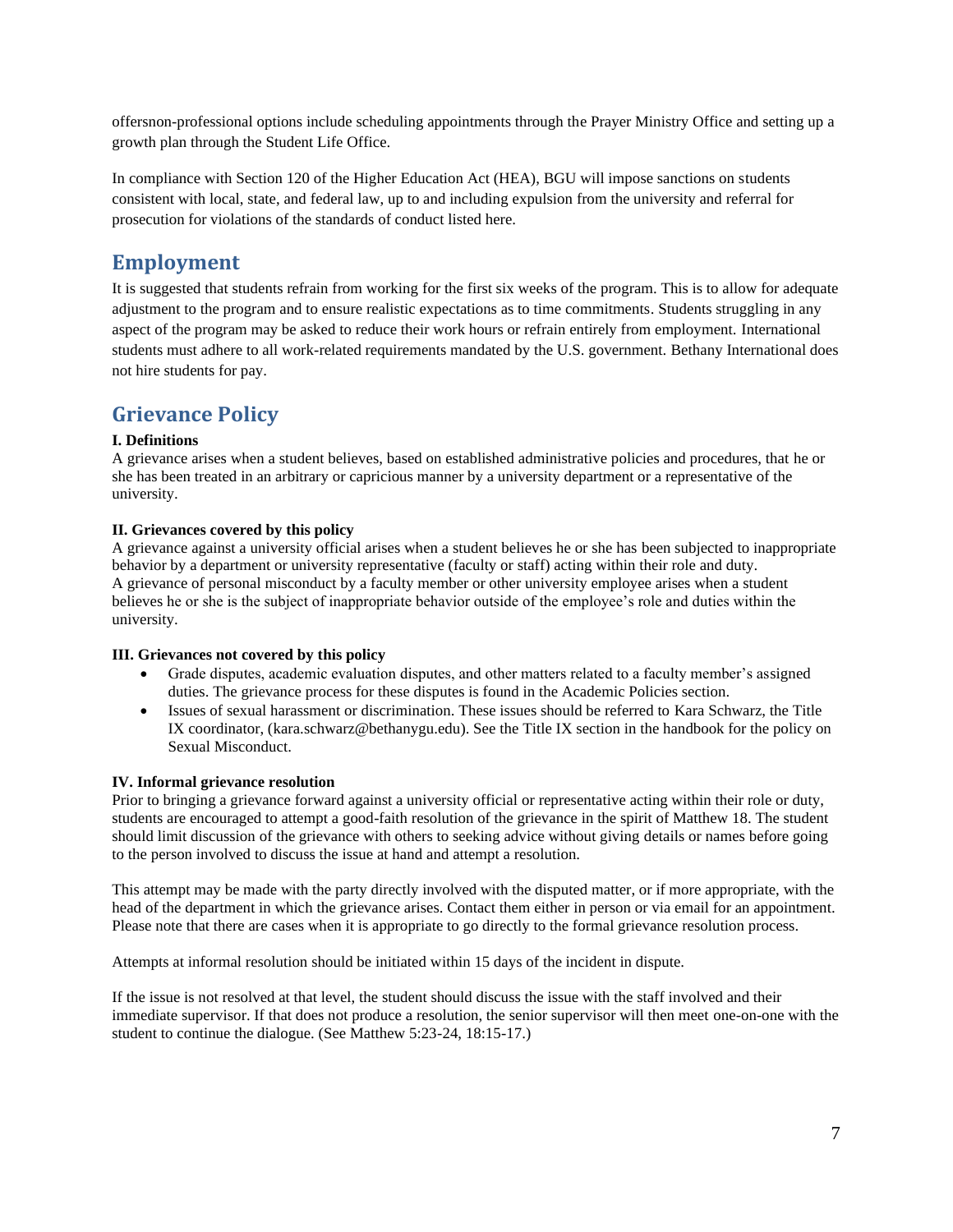#### **V. Formal grievance resolution**

Should a situation arise in which a student is unable to resolve his or her grievance informally, the university's formal grievance process may be employed. This process, outlined below, should also be initiated within 15 days of the failed informal resolution if applicable.

#### *Step 1*

A formal grievance is presented in writing to the President of BGU (David M. Hasz) using the Student Grievance Form, which can be found in the Student Life offices.

#### *Step 2*

Upon receipt of the formal grievance, a designee is appointed by the Office of the President to investigate the dispute.

If the grievance involves a university official or representative acting within their role or duty, the investigator determines the involvement of pertinent supervisors, department heads, and deans in the investigation. Depending upon the grievance, pertinent data (interviews, etc.) will be gathered by the investigator or the university office involved in the grievance. This data is then presented to the department for resolution.

If the grievance is based on personal misconduct by a faculty member or other university employee, the investigator gathers pertinent information and presents it to either the President (faculty complaint) or the Human Resource Manager (staff complaint). The Office of the President assists the appropriate office with resolution and the resolution process.

#### **VI. Elevated grievance**

#### *Step 1*

If the complainant and the respondent do not agree through the formal grievance resolution, an elevated grievance becomes necessary. The grievance will be elevated to the President of Bethany International, who will review all data that has been gathered and propose a solution based on the information received.

#### *Step 2*

If the student's grievance is not satisfied at the president's level, the president will then arrange for the student to make an appropriate contact with Bethany's University Board of Directors. The Board has the final say in the decision.

Students who follow this process will not incur reprisals for disagreement with university faculty and staff. Over the years the overwhelming majority of BGU issues have been solved through conversations with staff. Seldom has the Board of Directors become involved, but the Board is available and willing to do so as needed.

#### **Anonymous Grievance**

Though a personal grievance submission is far more beneficial to ensuring a satisfactory solution, we understand that some students may wish to voice their concerns anonymously. Students may voice concerns anonymously via the following avenues:

<span id="page-8-0"></span>Phone: 952-996-1308 or Email: bguconcerns@bethanygu.edu

### **Restoration**

Students enrolled at BGU agree to uphold the standards and guidelines found in this Student Handbook. When students recognize, at any point, that they have not followed these guidelines, they are required to bring this to the attention of leadership rather than to wait for someone else to confront them about it or report what they are observing to university leadership. University leadership desires the healing and restoration of those who have done wrong that they might walk in wholeness once again. It is not our desire that anyone should be expelled from the university due to any wrongdoing in regard to the Student Handbook. University leadership will work together with students to address areas of failure and put an appropriate Growth Plan in place.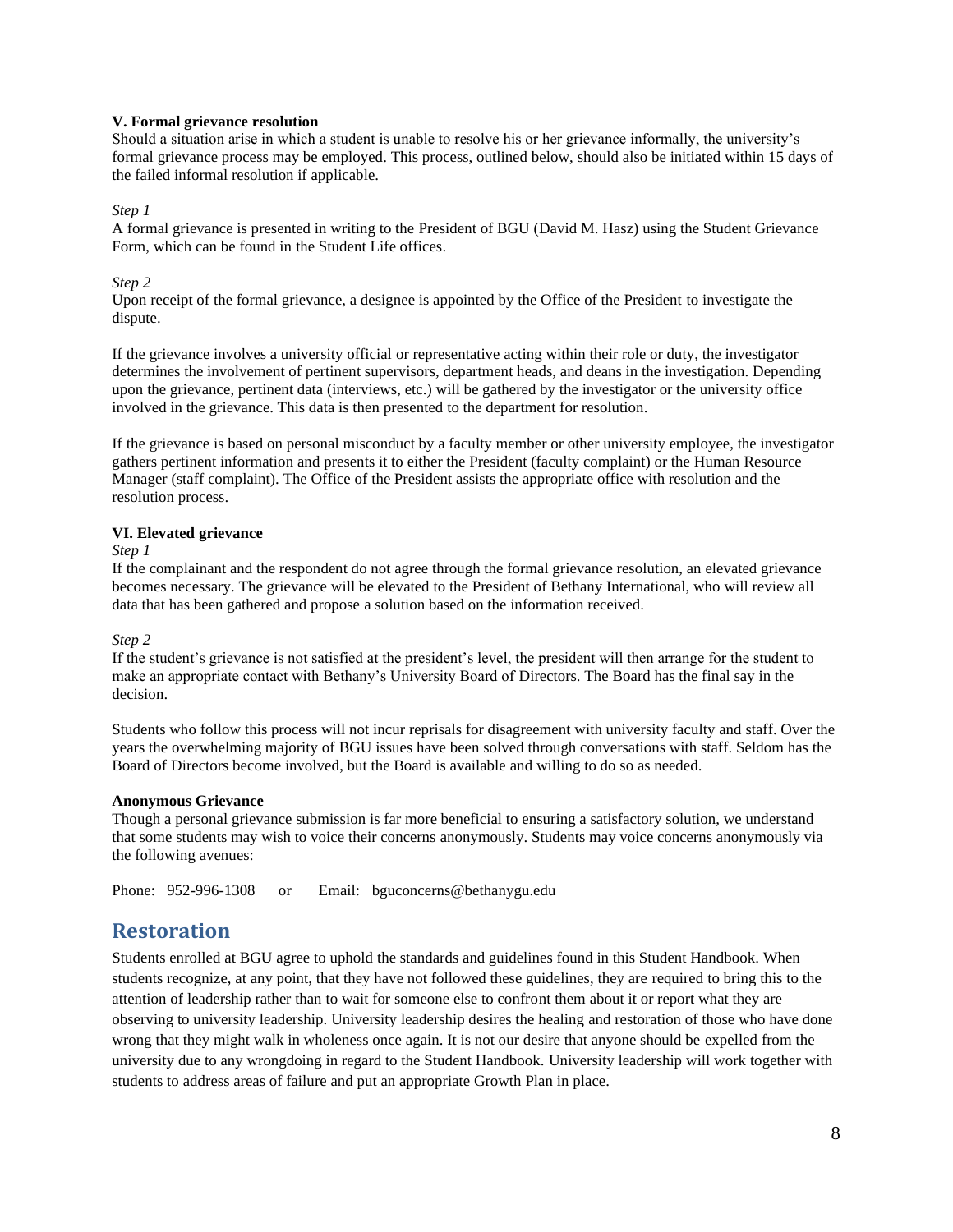#### <span id="page-9-0"></span>**Escalating Concerns to University Leadership**

If students become aware that one of their fellow classmates is not upholding the guidelines in this Student Handbook, they are encouraged to confront this classmate in a loving Biblical manner. (Matthew 18:15-16). If the classmate does not take heed and repeats the offense, the student should tell the classmate that they should talk to their SLA about their struggles by the end of the next day and that the student will also talk with the staff the following day about the situation for their own benefit. The student should offer to accompany the classmate if desired to give them courage, context and possibly accountability. In the case of danger of physical harm to the classmate or others, the student should ask the classmate to immediately make an appointment with staff to inform them of the situation and let the classmate know that they will also be contacting staff immediately.

### <span id="page-9-1"></span>**Title IX**

Title IX of the Education Amendments of 1972 is a federal law that states:

"No person in the United States shall, on the basis of sex, be excluded from participation in, be denied the benefits of or be subjected to discrimination under any education program or activity receiving Federal financial assistance" (20 U.S.C. Sec. 1681).

Under Title IX, discrimination on the basis of sex can include sexual harassment, sexual assault, and sexual violence.

### <span id="page-9-2"></span>**Scope and Policy**

Bethany Global University (BGU) is committed to maintaining a Christ-centered community, free of discrimination, including sexual harassment, sexual violence, and sexual misconduct in all of its forms as defined in this policy. BGU prohibits domestic violence, dating violence, sexual assault, and stalking. BGU will not tolerate sexual misconduct by or against its students, faculty, or staff. In addition, visitors, volunteers, vendors, consultants, third parties, or any person that provides services to BGU are required to comply with the provisions of this policy. All community members must comply with this policy, whether on campus or off campus, when engaged in activities sponsored by BGU or otherwise related to BGU or its business.

The purposes of this policy include:

- 1. Prohibiting all forms of sexual misconduct
- 2. Creating a work environment that is free from sexual misconduct
- 3. Encouraging good faith complaints when sexual misconduct has occurred
- 4. Addressing and resolving complaints of sexual misconduct
- 5. Preventing recurrence of sexual harassment, sexual violence, and sexual misconduct and correcting its effects on complainants and others

All students and employees are required annually to take an online training to make them aware of the scope of Title IX and its protections again discrimination on the basis of sex, including any form of sexual misconduct, in any BGU education program or activity. Currently BGU provides customized online training for BGU students and employees. Persons who believe that they have experienced sexual misconduct or have witnessed sexual misconduct of another community member are expected to bring the conduct to the attention of appropriate individuals so that BGU can take prompt corrective action. BGU will take prompt corrective action against any sexual misconduct by or against its community members. All BGU community members are directed to implement and abide by the procedures outlined in this policy.

All complaints will be taken seriously and no one who acts in good faith to report sexual misconduct, including third parties (e.g., vendors), will suffer actual or threatened retaliation or reprisal. Complaints of sexual misconduct will be treated in confidence to the extent feasible, given the need to conduct a thorough investigation and take corrective action. If it is determined through an appropriate and prompt investigation that sexual misconduct has occurred, effective corrective action will be taken to eliminate the sexual misconduct, attempt to ensure that it does not recur,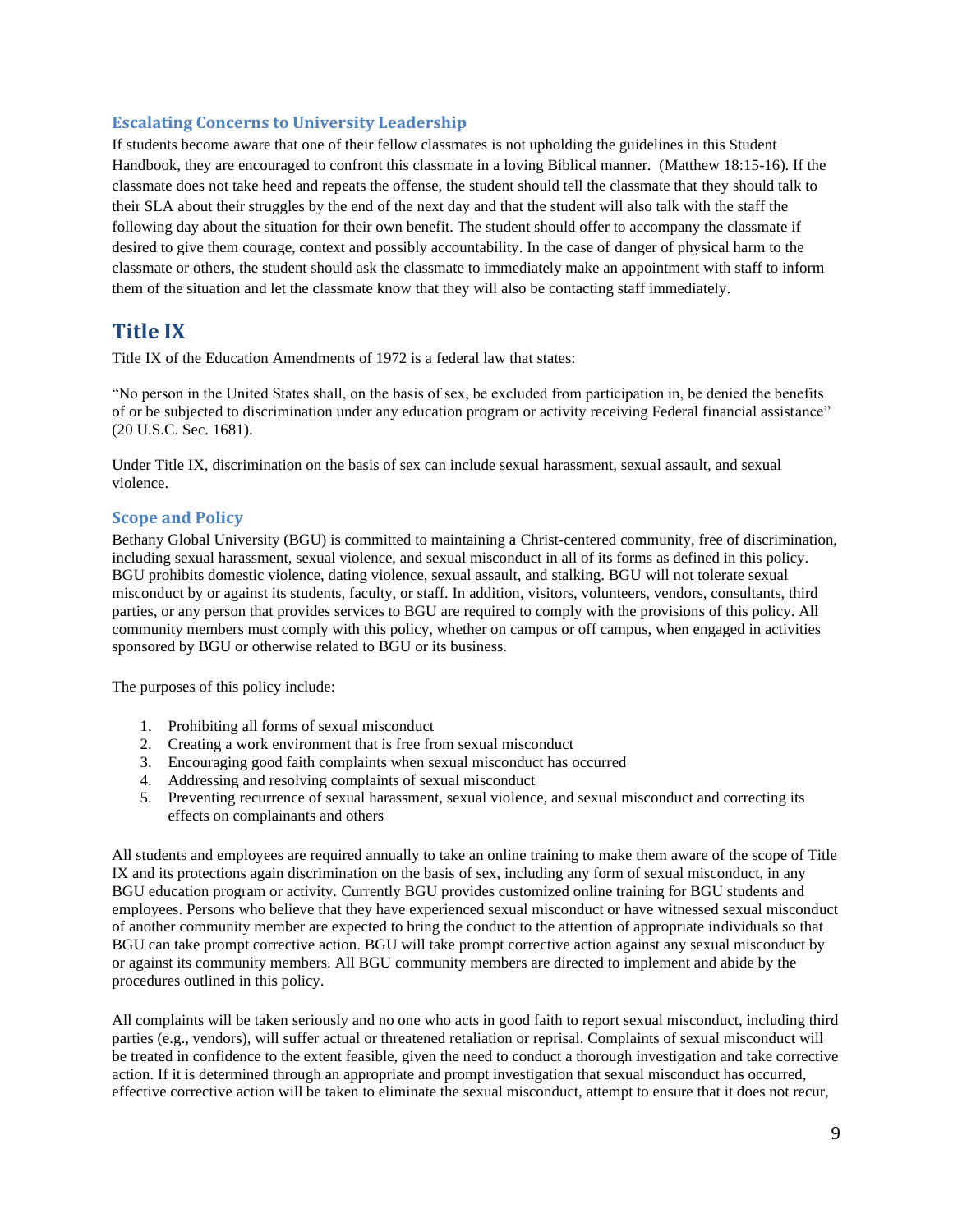and to appropriately care for those who may have been harmed. Depending on circumstances and the severity of the conduct, corrective action may range from a written warning to dismissal.

#### <span id="page-10-0"></span>**Title IX Coordinator**

The Title IX Coordinator has primary responsibility for training, education, oversight, enforcement, administration, and supervision of this policy and procedure, as well as identifying and addressing any systematic problems that arise during the review of complaints. The Title IX Coordinator is also the administrator to whom a complaint is reported. The Title IX Coordinator ensures the complaint is addressed according to policy and procedures and assigns an Investigator to help with resolving the situation. Any questions related to these policies and procedures should be addressed to the Title IX Coordinator.

All complaints may be reported to:

Kara Schwarz, Events and Administrative Specialist, and Title IX Coordinator [TitleIXCoordinator@bethanygu.edu](mailto:TitleIXCoordinator@bethanygu.edu)

Complaints may also be reported to:

Melanie Hurlbut, Faculty and Deputy Title IX Coordinator 952-829-4687 [melanie.hurlbut@bethanygu.edu](mailto:melanie.hurlbut@bethanygu.edu)

Immediate Action and Assistance Following an Incident of Sexual Misconduct

The safety and care of a victim of sexual assault is of primary importance. The resources below are trained to provide first step victim care assistance.

On campus: \*BGU confidential resources:

Christine Ramirez, Prayer Ministry Leader, [christine.ramirez@bethanygu.edu,](mailto:christine.ramirez@bethanygu.edu) 952-918-1979

Eric Simmons, Prayer & Worship Coordinator, [eric.simmons@bethfel.org,](mailto:eric.simmons@bethfel.org) 952-996-1322

In the community:

\*Minnesota Day One Crisis Hotline, [http://dayoneservices.org,](http://dayoneservices.org/) 1-866-223-1111 They help to provide victims with an advocate who can accompany a victim to the hospital or other health provider.

\*Sexual Assault Resource Services at a local Hennepin County Medical Center for an exam by a SANE nurse (Sexual Assault Nurse Examiner), 612-837-5832 [http://www.hcmc.org/services/HCMC\\_MAINCONTENT\\_428](http://www.hcmc.org/services/HCMC_MAINCONTENT_428)

\*Bloomington Police Dept., 952-563-4900[, police@BloomingtonMN.gov](mailto:police@BloomingtonMN.gov)

While victim care is primary, it is important to also preserve evidence as may be necessary for the proof of sexual assault or a Violence Against Women Act (VAWA) crime, or in obtaining a protection order. A SANE nurse (see above) is trained to assist with this process during a physical exam. Victims should also preserve evidence including things such as texts, emails, social media posts, photos, etc. for violence and/or stalking. See VAWA regulations, 668 CFR 668.46

Law enforcement agency information for the state of Minnesota concerning registered sex offenders may be obtained using the following link: <https://coms.doc.state.mn.us/publicregistrantsearch>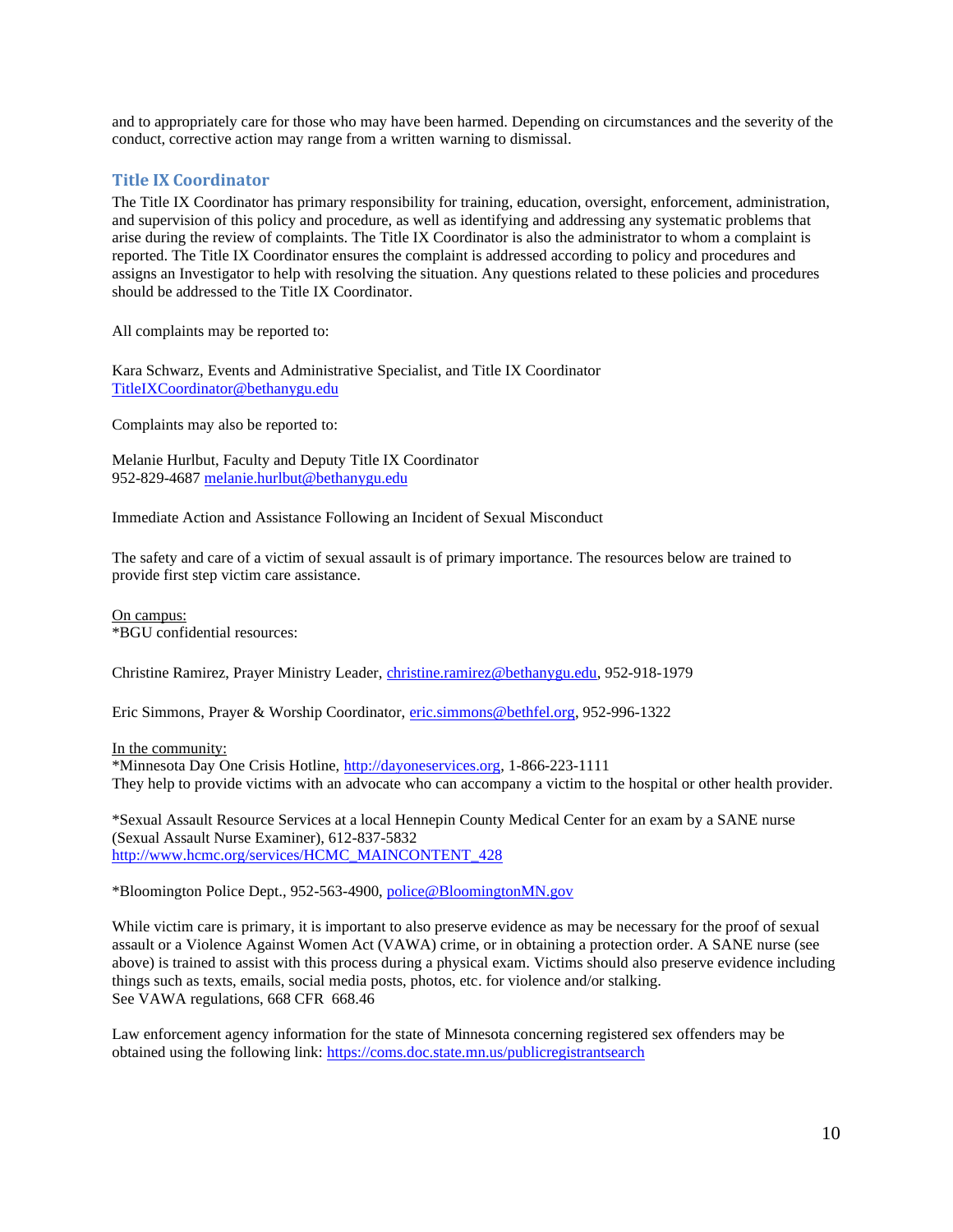#### <span id="page-11-0"></span>**Considerations**

If you have personally experienced any form of sexual misconduct, tell someone as soon as possible. Immediate notification, ideally within the first 24 hours after any sexual misconduct occurs, helps assure the preservation of evidence. Preserving evidence may be necessary for the proof of criminal sexual misconduct or to obtain a protection order. In an emergency, call 911.

All BGU faculty and employees are mandatory reporters. They have a duty to report sexual misconduct to the Title IX Coordinator (La'Tia Coleman) when they are made aware of such conduct or witness such conduct. Conversations with the Title IX Coordinator will be kept as confidential as possible, but information about incidents of suspected violations of Title IX must be shared to the extent necessary to conduct an investigation and to take any corrective action deemed appropriate by BGU. Only the specifically designated Confidential Resources noted above can guarantee full confidentiality.

BGU shall provide a prompt, fair, and impartial investigation and resolution. The Complainant is understood to be an individual or group of individuals who believe that unlawful discrimination or sexual misconduct may have or has occurred. The Respondent is an individual or group of individuals against whom an allegation of sexual misconduct is made.

The complainant and respondent are entitled to the same opportunities to have others present during a BGU misconduct proceeding, including the opportunity to be accompanied to any related meeting or proceeding by an advisor of their choice. The complainant and respondent shall be simultaneously informed in writing of the outcome of any proceeding, right to appeal, any change in results that occurs prior to the time that such results become final and when such results become final.

There are two procedures to consider for addressing sexual misconduct concerns, the Informal Complaint Procedure and the Formal Complaint Procedure. All proceedings of informal and formal complaints are kept confidential with information about incidents of suspected violations of Title IX shared only to the extent necessary to conduct an investigation and to take any corrective action deemed appropriate by BGU. All those involved in the process (complainant, respondent, Investigators, Title IX Coordinator and others) are required to keep all information confidential as stated above, except as may be required by applicable law or court order. Mental health professionals are generally required by law to protect confidential communications, unless he or she perceives an immediate or serious threat to a person or if there is an allegation of abuse to a person under 18.

Under the Clery Act, BGU is obligated to annually report sexual misconduct and issue a timely warning through the Office of Campus Safety and Security if there exists an ongoing threat to the community. Any publicly available notice or recordkeeping will keep the victim's name confidential and any identifying information will be protected to the extent reasonably possible to take appropriate preventative measures.

In addition to and separate from addressing sexual misconduct concerns within the institution, complainants may notify or decline to notify local law enforcement. BGU will give assistance to any complainant who requests help notifying law enforcement. A report to police is not necessary for BGU to proceed with interim measures, informal procedures, or formal procedures.

#### **Interim Measures**

Interim protective measures, such as changing the work, transportation, living or academic environment, will be considered immediately, regardless of whether the complainant chooses to report the crime to local law enforcement. BGU will provide a written explanation of the complainant's rights and options, as well as a copy of this policy. BGU will make information available to complainants on the right to seek orders for protection, no contact orders, or restraining orders.

Bethany Global University will maintain as confidential any accommodations provided to the victim, to the extent that maintaining such confidentiality would not impair the ability of the institution to provide accommodations or protective measures.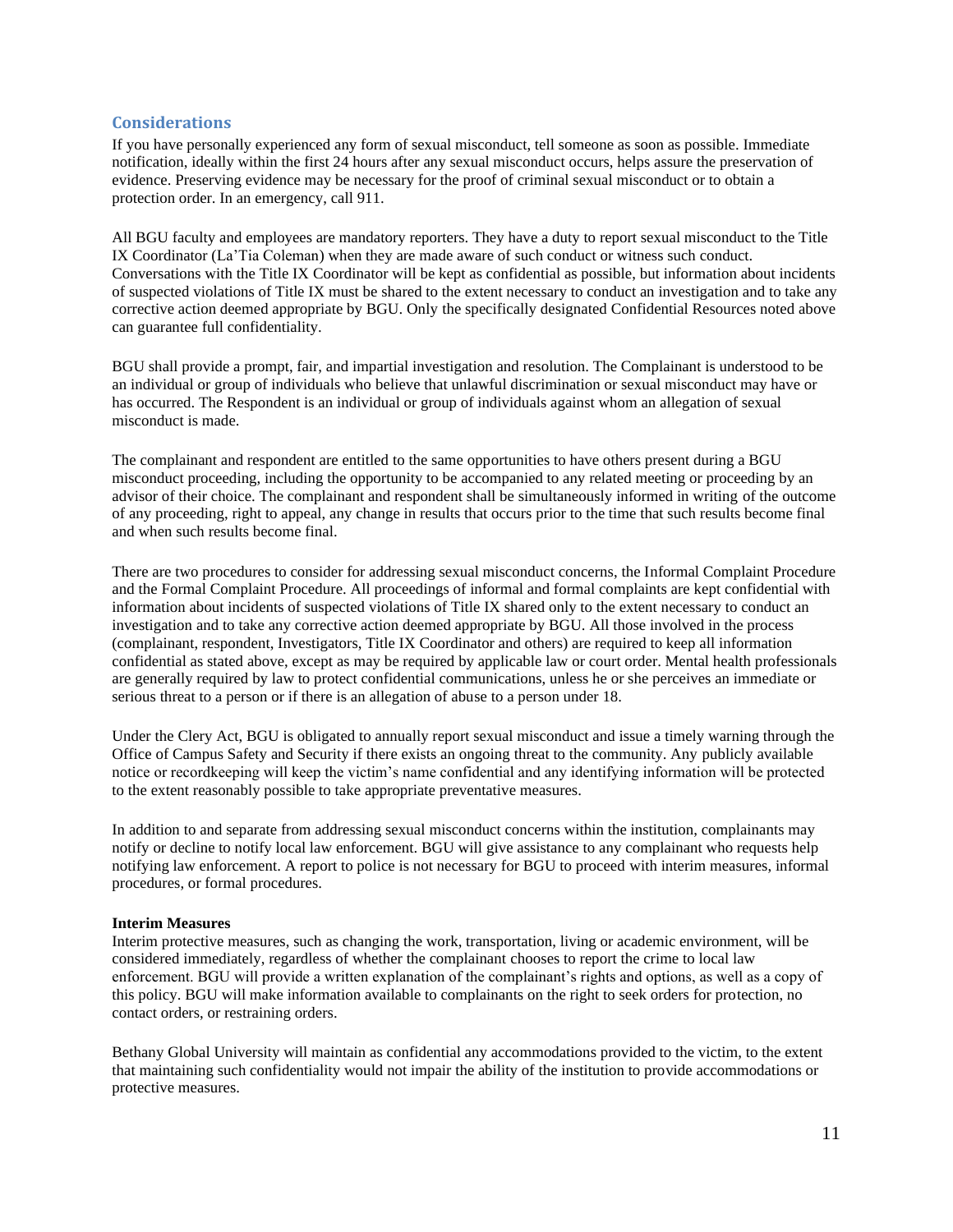Bethany Global University will provide written notification to students and employees about existing counseling, health, mental health, victim advocacy, legal assistance, visa and immigration assistance, student financial aid, and other services available for victims, both within the institution and within the community.

#### **Informal Complaint Procedure**

In the Informal Complaint Procedure, a complainant may discuss a sexual misconduct concern with the Title IX Coordinator without putting the complaint in writing. A complainant may, however, elect to discontinue the informal complaint procedure and commence a formal complaint at any time. The informal complaint procedure will not be employed in cases of sexual assault.

The role of the Title IX Coordinator and/or the Investigators is to assist in resolving the complaint by direct involvement or by assisting the complainant in resolving the complaint. The steps are:

- 1. The complainant should contact the Title IX Coordinator, Kara Schwarz [TitleIXCoordinator@bethanygu.edu,](mailto:TitleIXCoordinator@bethanygu.edu) 952-918-1966. If the complainant informs any other community member of a sexual misconduct concern, other than the Title IX Coordinator, that community member shall promptly inform the Title IX Coordinator of the concern.
- 2. In order to promptly respond, the Title IX Coordinator, or a designated Investigator, should ensure the following procedure is completed within thirty (30) calendar days of the date the complaint is received: (a) Either the Title IX Coordinator and/or Investigator along with one additional person assigned by the Title IX Coordinator, shall meet with the complainant to understand the nature of the concern and obtain a complete description of the alleged misconduct; (b) Provide a copy of and review this policy and its procedures with complainant; (c) Offer appropriate assistance to the complainant; (d) If deemed appropriate, meet with the respondent.
- 3. If feasible and appropriate, informal resolutions may be attempted to resolve the complaint. These resolutions include, but are not limited to, the following: (a) The respondent being directed, in writing, to cease the behavior; (b) Third-party assistance to the complainant and/or the respondent to resolve past differences, and/or to establish guidelines for future interactions; (c) Changing the work, living, transportation or academic environment of the complainant and/or respondent
- 4. If the parties agree, the resolution will be implemented and the informal process will be concluded. If the parties do not agree upon a resolution, or at any time during the informal process, the complainant may initiate a formal complaint.
- 5. Whether or not the complainant files a formal complaint and/or the parties reach a resolution, BGU may at its sole discretion initiate a formal investigation and take appropriate actions to attempt to fully resolve any harm that occurred and prevent any further harm.

The Title IX Coordinator and/or Investigator shall keep a written record of the investigation and resolution. A letter summarizing the informal investigation and the resolution agreed upon shall be sent to the complainant, the respondent, and senior administrator responsible for the involved student, faculty or staff member (as applicable), and kept as part of the record. A full copy of the record shall be promptly provided to the Title IX Coordinator.

#### **Formal Complaint Procedures**

When informal complaint procedures are not possible or appropriate or fail to satisfactorily resolve the concern of sexual misconduct, the complainant may file a formal written complaint with the Title IX Coordinator.

- 1. The complaint should describe in detail the alleged sexual misconduct and the action the complainant requests to resolve the matter. All written complaints must be signed and dated by the complainant and, where known, should contain the name(s) of the individual(s) involved, the date(s) of the event(s) at issue, a detailed description of the actions constituting the alleged unlawful discrimination or sexual misconduct, and any other relevant information. If possible, names, addresses and phone numbers of witnesses or potential witnesses should also be included.
- 2. Within five (5) working days after receipt of the signed complaint, the Title IX Coordinator, or a designated Investigator will review the complaint to determine if the complaint sufficiently describes the alleged sexual misconduct. (a) If the complaint does not sufficiently describe a concern within the definition of sexual misconduct under this policy, the complaint will be returned and other assistance may be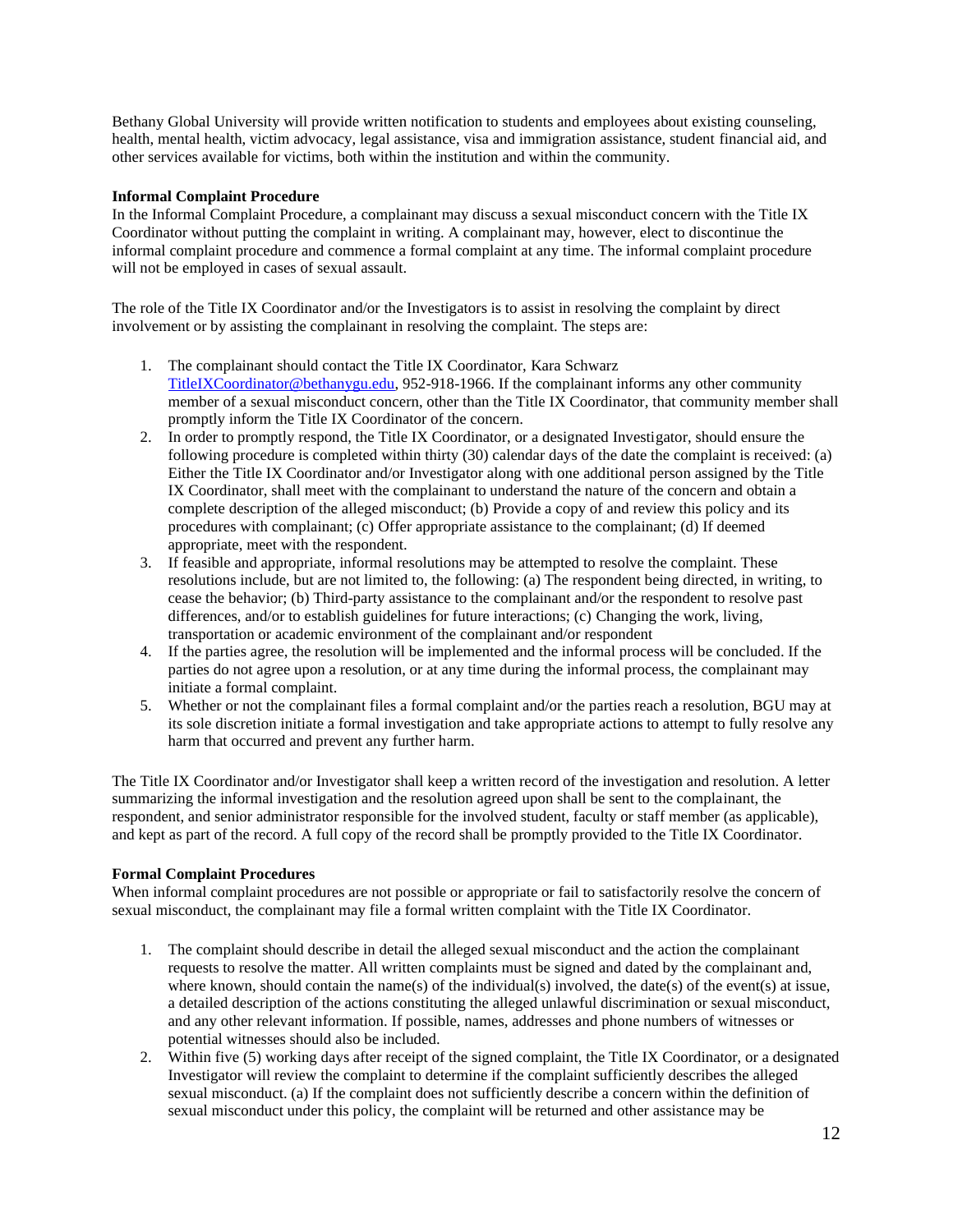recommended. (b) If the complaint does not sufficiently describe the factual details of the concern so that a determination of sexual misconduct can be made, the complaint will be returned and the complainant may submit an amended complaint providing enough factual details to allow a determination to investigate.

3. Within ten (10) working days of receiving a complaint or amended complaint, either the Title IX Coordinator or Investigator, will notify the respondent that a formal complaint has been received and an investigation has begun. The Title IX Coordinator or an Investigator will also give the respondent a copy of this policy.

Investigators include:

Amy Zaffke, External Resource[, amy.zaffke@bethfel.org,](mailto:amy.zaffke@bethfel.org) 952-996-1321

Investigators receive investigator training annually. The designated Investigator will be one determined not to have a conflict of interest or bias for or against the complainant or the respondent.

- 4. Within the next ten (10) working days the Investigator and one additional person assigned by the Title Coordinator will meet with the complainant to review the nature of the complaint and identify the scope and nature of the investigation. The Investigators will also meet with the respondent to present a copy of the complaint and this policy, to receive the respondent's response to the complaint and to review with the respondent the scope and nature of the investigation.
- 5. Both the complainant and the respondent may request that an advisor be present with them during any of the meetings with an Investigator. The advisor may be an attorney only if the investigation is of an alleged sexual assault or VAWA crime.
- 6. The Investigators shall thoroughly investigate the complaint. Prior to completing the investigation, the Investigators shall meet again with the complainant and the respondent separately to give an overview of the steps taken during the investigation, to ask the complainant and the respondent for the names of any others the Investigators should speak with, and to request any additional information.
- 7. After completion of the investigation, the Investigators shall meet with the Title IX Coordinator and the Adjudicator to review the Investigators' report and reach conclusion based on a preponderance of evidence (i.e., more likely than not standard) regarding the allegations and appropriate corrective action(s), if any.

The BGU Adjudicator: Jason Haché, Academic Dean, [jason.hache@bethanygu.edu,](mailto:jason.hache@bethanygu.edu) 952-829-2405It is the goal of these procedures that, to the extent possible, the above steps be completed within sixty (60) calendar days of receiving the formal complaint. The Title IX Coordinator shall forward to the complainant and respondent all of the following: (a) a summary of the investigative report including the conclusion reached as to whether sexual misconduct did or did not occur with respect to each allegation in the complaint; (b) a description of actions to be taken, if any, to resolve any sexual misconduct that occurred, and to prevent similar issues from occurring in the future; (c) a description of the complainant's and respondent's right to appeal either the finding or the appropriateness of the corrective action(s)

#### **Sanctions**

Depending on circumstances and the severity of the conduct, corrective action may range from a written warning to dismissal from BGU. Sanctions may be imposed on an individual who knowingly provided false information or initiated in bad faith a claim of sexual misconduct.

#### **No Retaliation**

Federal and state law, as well as BGU policy, prohibits retaliation, threats of retaliation, suspension, or discharge against persons for raising good faith concerns regarding sexual misconduct. Any retaliatory conduct is subject to disciplinary actions.

A full listing of BGU's Title IX Policies and Procedures can be found online at<https://bethanygu.edu/title-ix/>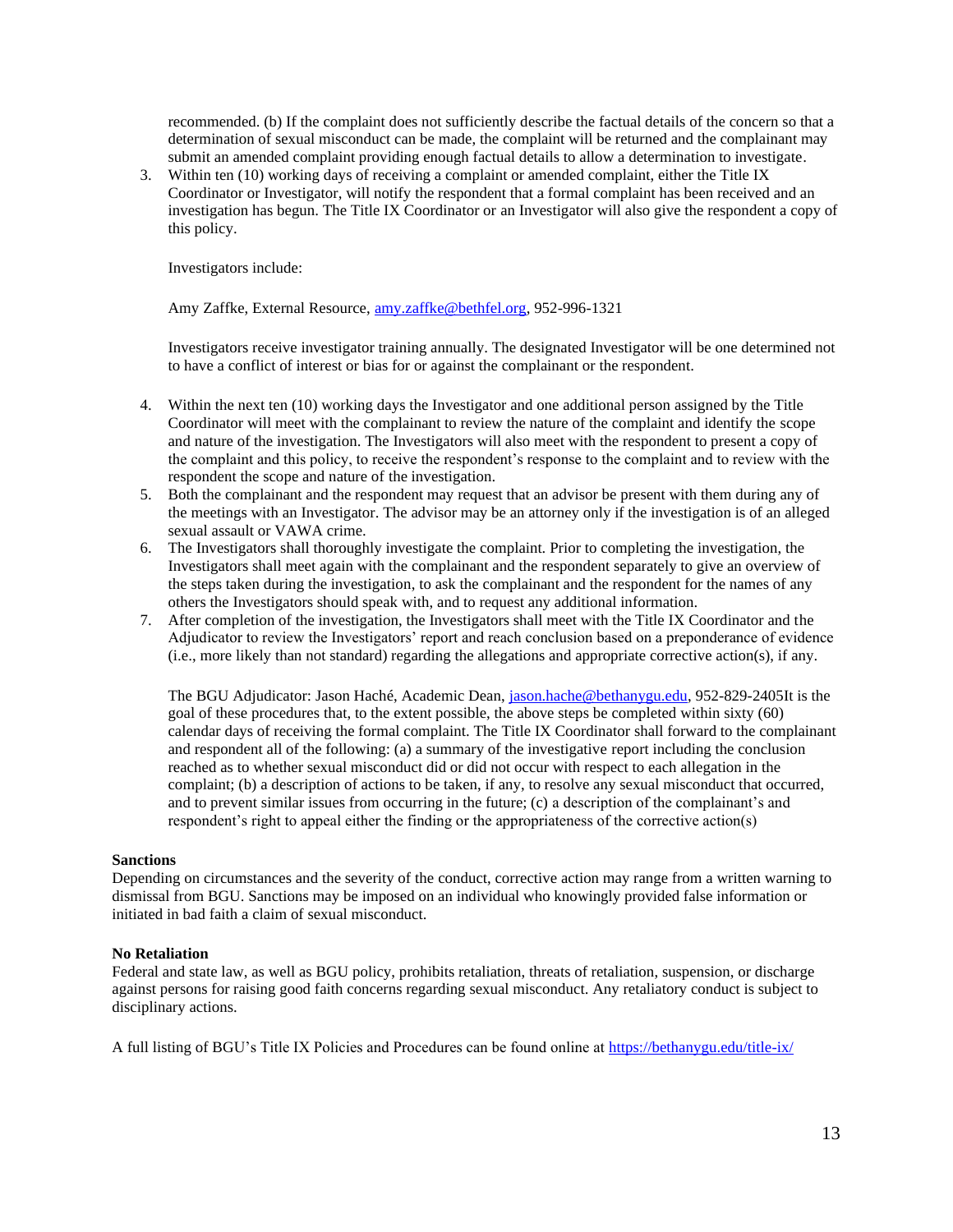## <span id="page-14-0"></span>**Violence**

Acts or threats of violence may be grounds for expulsion. BGU will, upon written request, disclose to the alleged victim of a crime of violence (as that term is defined in Section 16 of Title 18, United States Code found here [https://www.law.cornell.edu/uscode/text/18/16\)](https://www.law.cornell.edu/uscode/text/18/16), or a non-forcible sex offense, the report on the results of any disciplinary proceeding conducted by BGU against a student who is the alleged perpetrator of such a crime or offense. If the alleged victim is deceased as a result of such crime or offense, the next of kin of the victim shall be treated as the alleged victim for purposes of this policy.

# <span id="page-14-1"></span>**BGU Program Policies**

## <span id="page-14-2"></span>**Academics**

As you set this time of your life aside to gain deeper knowledge and understanding, we encourage you to do it whole-heartedly and with a commitment to excellence in all you do.

### <span id="page-14-3"></span>**Academic Policies and Procedures**

Please refer to the BGU Catalog for all academic policies and procedures.

### <span id="page-14-4"></span>**Classroom Etiquette**

- Students are expected to behave in a respectful manner.
- Students are encouraged not to sit at the back or far sides of the room if there are empty chairs near the front.
- Cell phones must be silenced during class and chapels. Electronic devices may be brought to class but should only be used for class-related purposes.
- No food may be brought into the classrooms, the Furnace Prayer Room or Church Auditorium (exception: small, mess-free packaged snacks such as candy or nuts may be allowed in the classroom at the discretion of faculty). Drinks in personal containers with attached lids are allowed.

### <span id="page-14-5"></span>**Academic Expulsion**

### **Conditions of Academic Expulsion**

Students who have remained on academic probation for successive semesters will be reviewed by the Dismissal Committee and may face expulsion.

### **Notification and Appeal**

Students subject to academic expulsion are notified of their status in writing by the Dismissal Committee.

Students may appeal an expulsion decision in writing to the Dismissal Committee within 14 days of receiving notice of expulsion. At a minimum, an appeal must explain the causes of the poor academic performance and present a plan for addressing those causes.

The Dismissal Committee will review the appeal and reply in writing within 14 days of receiving the appeal. In the case of a denial, a student may appeal to the President of the University within 14 days of receiving notice of the denied appeal. All decisions made by the president will be considered final.

## <span id="page-14-6"></span>**Chapels**

In addition to continued spiritual growth, the focus of chapels is to bring together the students and staff of Bethany Global University and Bethany International as a family with one common mission. Chapel topics will remain flexible and respond to the current spiritual needs within the Bethany community.

• Chapels occur weekly on Tuesday and Thursday.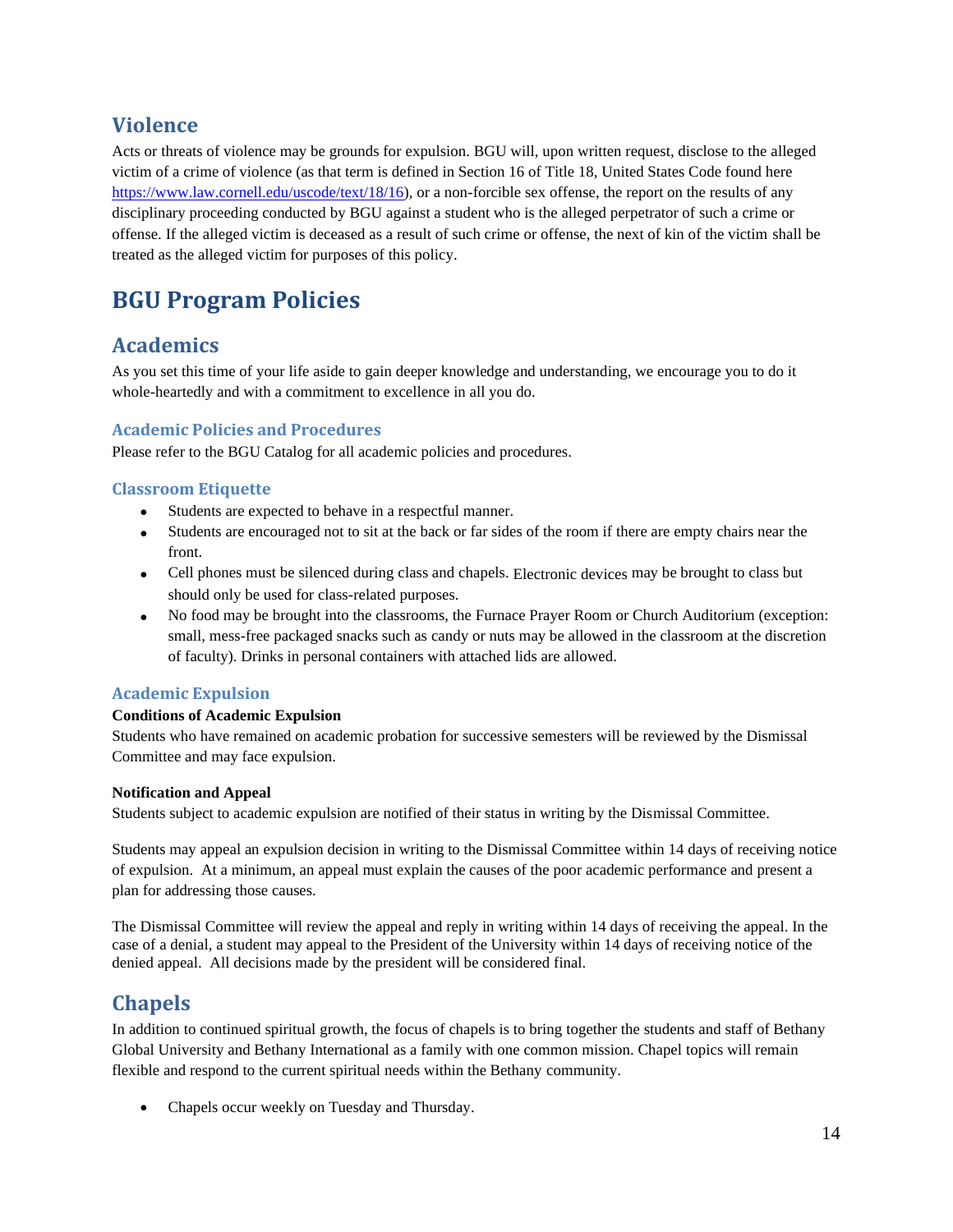- Chapel attendance is required.
- Chapel absences are monitored via the credit accountability system.

## <span id="page-15-0"></span>**The Furnace Prayer Room**

*The mission of the Furnace Prayer Room is to create and cultivate a culture of prayer and worship on our campus, extending to our global community; to give God the glory and adoration that He deserves – resulting in a deep understanding of the knowledge of Jesus, personal transformation into Christ-likeness, and the thrusting forth of*  laborers into the harvest field to take the church to where it is not, so that Jesus may be worshipped in every tribe, *tongue, and nation.*

The Furnace Prayer Room is a dedicated space on campus for the community to connect with Jesus and each other in both personal and corporate prayer and worship. There are many worship and prayer watches that take place each week, and students are encouraged to join and engage with them. The release of God's Kingdom on earth starts with prayer, and Bethany International is committed to establishing and cultivating a culture of day and night prayer and worship continually ascending to the Heavenly Throne.

Hours: Monday-Saturday, 6AM – midnight; Sunday 3PM – midnight.

There are many opportunities for students to be involved on teams that lead prayer and worship for Chapels, Events, and in Furnace Prayer Room. Musical auditions are required. Students who are interested in being involved can find out more from the Prayer and Worship Coordinator.

### <span id="page-15-1"></span>**Intercession Hours**

All students participate regularly in the Furnace Prayer Room as a means of developing a habit of engaging weekly in corporate intercession in their community. All students are required to complete at least 1 hour of intercession per week in 12 separate weeks of the semester. Weekly completion of the intercession hour requirement is tracked through 1 course each semester during the Freshman and Sophomore years.

## <span id="page-15-2"></span>**Local Church Attendance**

BGU highly values the individual believer's involvement in a local church body. We recognize that being involved in a local church gives students a broader perspective of what God is doing in the Church at large, allows intergenerational relationships to develop, and provides opportunities to serve. The role of the Church as the "sender" of missionaries is valued. The university serves the Church by training its people for ministry. Therefore, students are encouraged to maintain a strong relationship with their home church. In addition, they are required to select a local church to be involved in and attend weekly during their time at BGU (online church does not fulfill the Local Church Attendance requirement). Weekly local church attendance is tracked through 1 course each semester during the Freshman and Sophomore years.

## <span id="page-15-3"></span>**Student Life Advisors**

Each student is part of a life group made up of 6-12 students living together in the dorms under the oversight of a Student Life Advisor. BGU SLAs are chosen for their leadership abilities, good organizational and communication skills, spiritual maturity, humility, and genuine love for students.

The primary role of an SLA is to provide accountability to students related to the standards of conduct, honor and godliness as outlined in this handbook. Student Life Advisors lead a weekly life group time with their students. During this time, they discuss various topics focused on spiritual maturity, pray together, encourage one another, and talk through concerns. Students may also meet with their SLA each week for accountability, prayer, and support. Student Life Advisors are responsible for supervising dorm life. Students are expected to respect the authority of SLAs as leaders that the administration has placed in their lives for this time.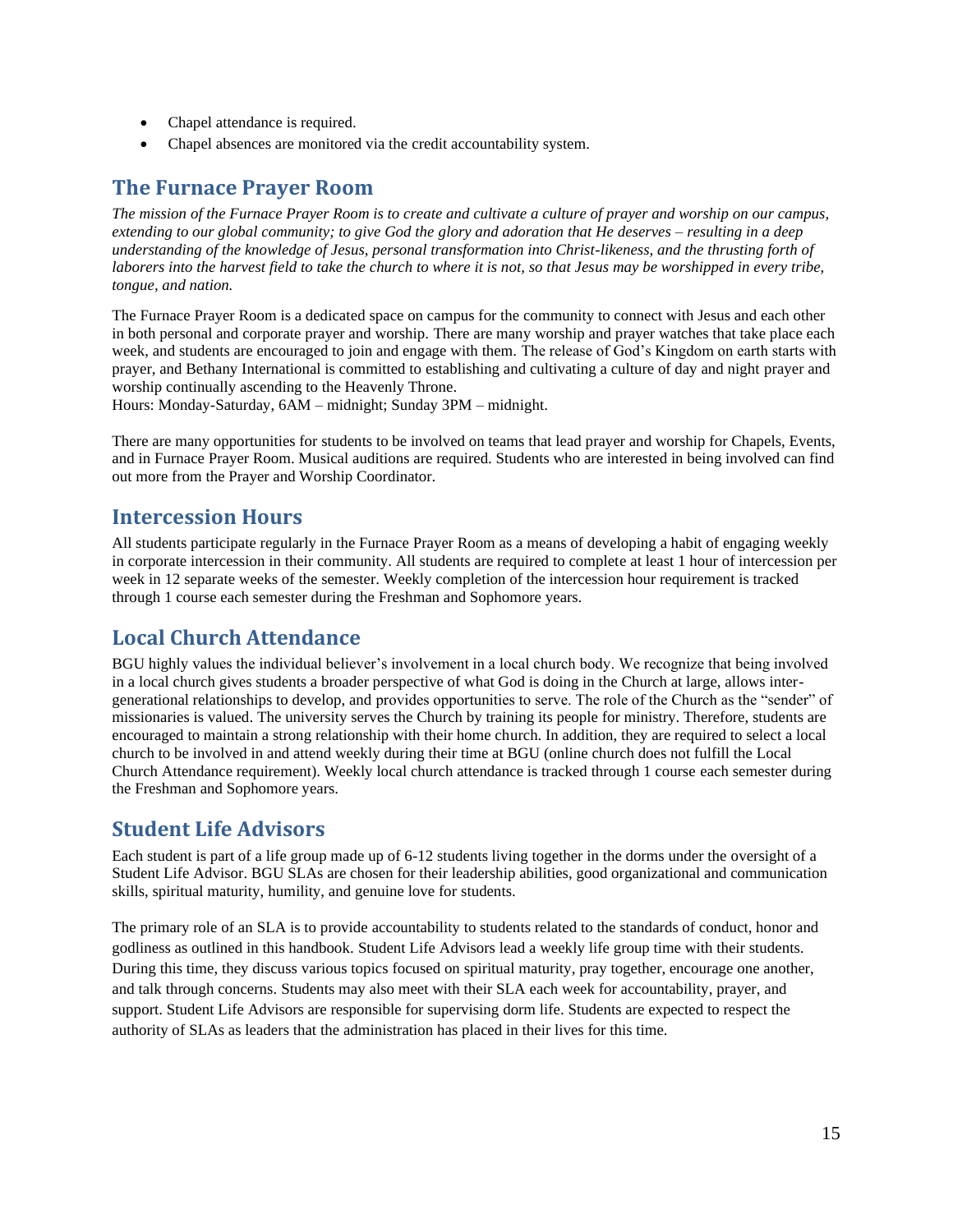## <span id="page-16-0"></span>**Prayer Ministry**

Trained prayer ministers are available to host individual Prayer Ministry Appointments (PMAs) for the purpose of inner healing and deliverance. PMAs can be arranged through the Prayer Ministry Department: prayer.ministry@bethanygu.edu.

## <span id="page-16-1"></span>**Practical Training/Work Education**

From the foundation of BGU in the late 1940s, student involvement in on-campus missions, business, and ministry operations has proven invaluable in giving them "real world" experience and skills. BGU continues to give students these opportunities through the Practical Training (PT) program.

BGU graduates are highly praised by mission-sending agencies for their excellent work ethic and integrity. Over the years, alumni have testified time and again as to the impact PT has had on their ministries, lives, and character. This experiential learning allows students to acquire new skills, develop a strong work ethic, work under good leaders, learn to be good team members, and take on leadership responsibilities themselves.

In addition to these many benefits, each full-time student enrolled in the PT program can receive up to \$3,337.50 practical training tuition scholarship per semester. For receiving this tuition scholarship each student will have a PT placement for 230 hours per semester (16 weeks). They are to complete all hours required to earn the full scholarship. In order to complete their hours there are 5 additional work weeks available. The student may pick any of these work weeks and can work as many as the supervisor approves. Work weeks are scheduled as follows:

- The week prior to the start of the fall semester
- The week of Thanksgiving break
- The week prior to the start of the spring semester
- The week of spring break
- The week following spring graduation

### <span id="page-16-2"></span>**Guidelines**

- All students must complete 230 hours of PT per semester and will be compensated \$14.51 an hour. This money is applied to their tuition scholarship total.
- Specific schedules are determined by individual PT supervisors working with students.
- PT placements are made according to a student's skill set balanced with overall ministry needs.
- Students may request a specific PT placement (although requests cannot be guaranteed).
- Individual PT departments may have specific requirements relating to attire, grooming, behavior, and schedule.
- Cell phone use during PT is limited to work-related activities.
- Each student will have a PT assignment description detailing assignment summary, rate of pay, responsibilities and learning opportunities.

### <span id="page-16-3"></span>**Personal Time**

- Each student can request personal time off of PT with consent of their PT Supervisor. Keep in mind, any personal time taken off must be made up to meet the 230 hour requirement.
- Personal time should be scheduled with PT supervisors at least one week in advance.
- If students are going to miss PT due to illness, they should contact their PT supervisors immediately to make notification of their absence.
- If a student is absent from PT and fails to inform his/her supervisor, it can result in disciplinary action up to and including dismissal from the university.
- Being more than 15 minutes late for PT without notification also results in disciplinary action.

### <span id="page-16-4"></span>**Assessments**

• Each semester, students meet with their PT supervisors for assessments.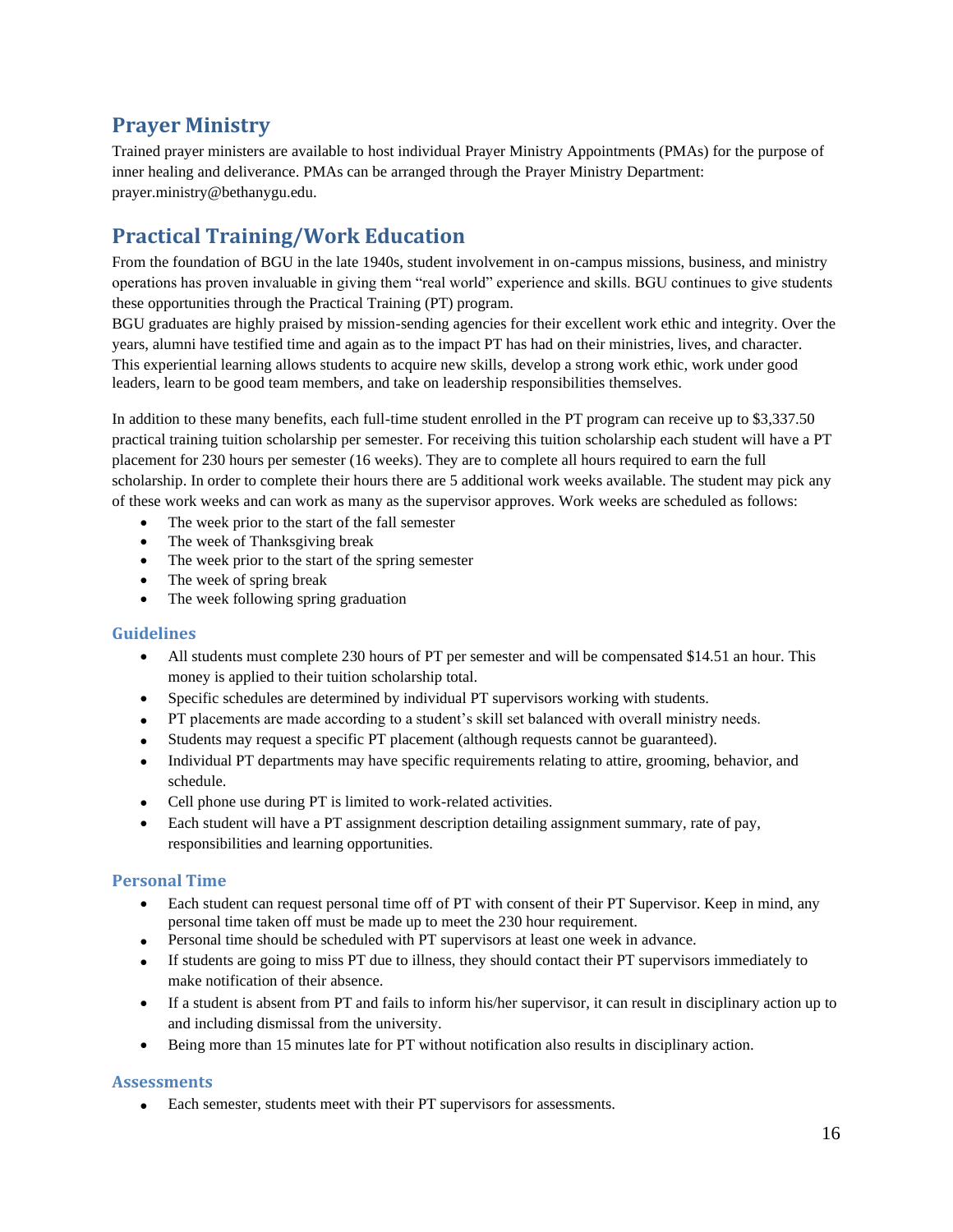- PT supervisors complete an evaluation form and identify areas of strength and areas for growth. Students also complete a self-evaluation form.
- A student who receives an unsatisfactory PT assessment may be placed on probationary status during the next semester.
- Probationary students who fail PT may be expelled from BGU.

#### <span id="page-17-0"></span>**Summer Work Program**

During the summer between the student's freshman and sophomore years, a work program exists for those who would like to stay on campus. Students work 20-30 hours per week in a PT assignment, throughout the summer.

# <span id="page-17-1"></span>**Scheduling & Calendar**

## <span id="page-17-2"></span>**Weekly Schedule**

<span id="page-17-3"></span>Weekly schedules detailing classes, chapels, and special events can be found in Populi.

## **Time Off**

Students are asked to give their Student Life Advisor advance notice when personal hours result in them being off campus overnight. This provides protection, contact information, and accountability. For more information on taking time off, please refer to the Academics and Practical Training sections.

### <span id="page-17-4"></span>**Required Special Events**

Student attendance, and/or availability to serve, is required for the following events:

- Orientation (fall & spring)
- Bethany Homecoming Picnic (fall)
- The Forge/Furnace (fall)
- Campus Preview (fall & spring)
- Men's and Women's Retreats (spring)
- Graduation Banquet (spring)
- Graduation (spring)

<span id="page-17-5"></span>Students can find the exact dates for these events on the Academic Calendar in Populi.

### **Travel**

Travel arrangements should coincide with the designated vacation/holiday dates and times in the academic calendar, even if lower fares or optimum connections are missed. For any exceptions, students must receive permission from their PT supervisor and their Student Life Advisor at least one week in advance and notify the current instructor(s) prior to leaving.

## <span id="page-17-6"></span>**Vacation & Holidays**

Designated student vacations consist of:

- Labor Day
- Thanksgiving (3 days)
- Christmas (3 weeks)
- Martin Luther King Jr. Day
- Spring Break (1 week)
- Good Friday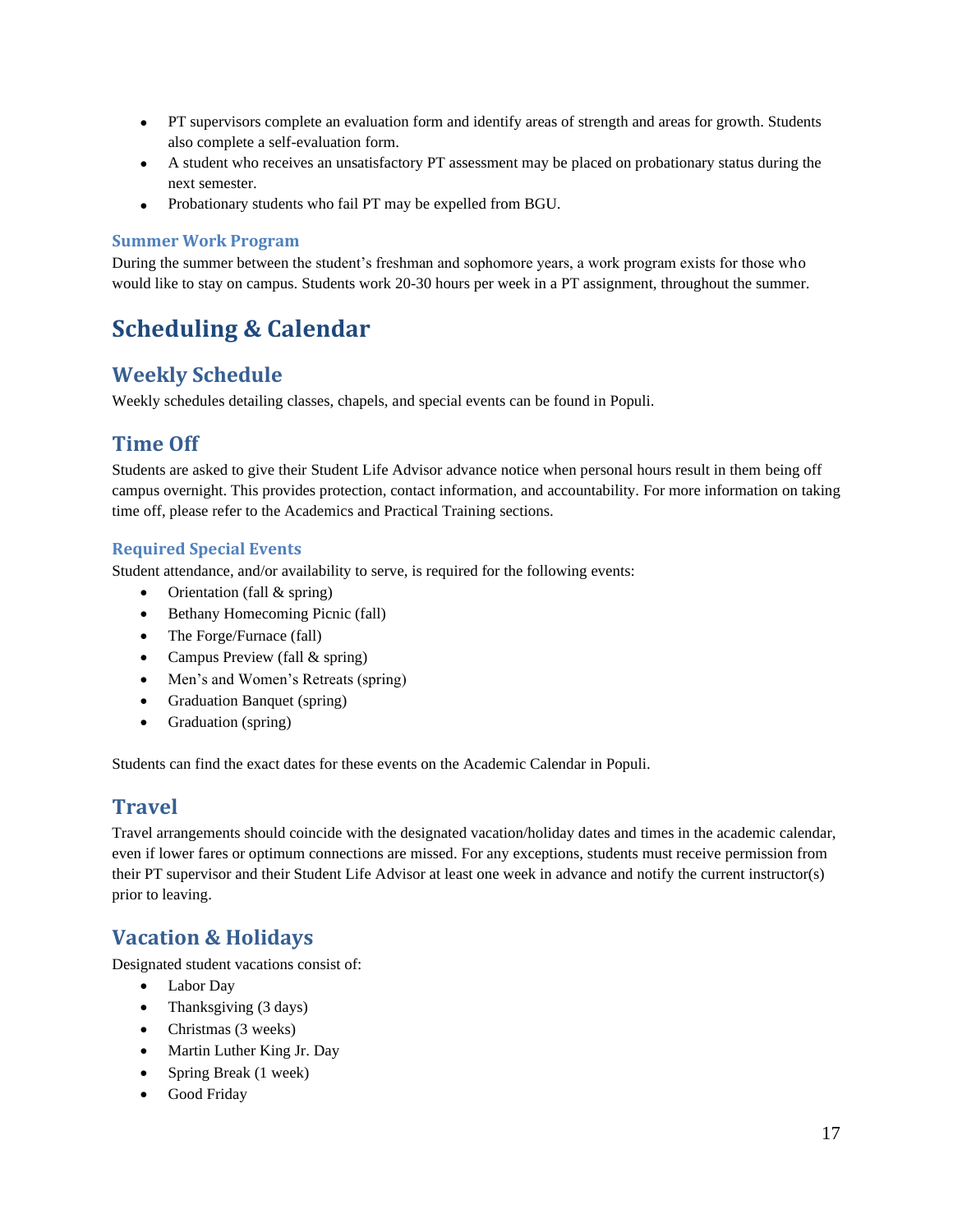- Memorial Day
- Mid-summer Break January students only (2 weeks)
- Independence Day

Students are given the option to stay on campus during all mid-semester breaks, with the option of working 10 hours per week for meals. A survey will be sent out before each break so students can inform the PT Department and Foodservice of their intentions. If a student wishes to stay on campus outside of the regular semester (i.e., Christmas break or during the summer) they can work 4 hours per day in exchange for room and board. Please note that this is considered taxable income and must be submitted with that year's tax return at a rate of \$40 per business day. Otherwise, students can pay \$25 per night for lodging (meals are not included). Insufficient interest in foodservice during a break may result in a closed kitchen at that time, in which case, students would not work the additional hours for food.

# <span id="page-18-0"></span>**Facilities & Services**

## <span id="page-18-1"></span>**Appliances & Furniture**

Kitchen appliances are only allowed in the kitchenettes. Microwaves are provided on each floor. No personal appliances such as electric grills, air conditioners, space heaters, etc. are allowed in the dorms. The following personal appliances are permitted: computers, fans, clock radios, stereo equipment, coffee makers and popcorn makers. All personal kitchenette/student lounge appliances must be labeled with the student's name. All electrical equipment must be in good working condition and is subject to inspection to ensure a safe environment for students living on campus (e.g. original parts, no taped cords, etc.).

Students may not add to, remove, or disassemble the furniture provided in their dorms or lounges. If dorm rooms are not supplied with standard furniture, students should contact the Services Department: (servicesassistant@bethfel.org).

Students must submit a \$50 deposit with the university if they would like to bring in an armchair. No loveseats or couches are allowed due to space limitations. This money is refunded in full once the student has properly removed the armchair.

## <span id="page-18-2"></span>**Banking**

<span id="page-18-3"></span>No banking or cashiering services are available on campus.

## **Bulletin Boards**

<span id="page-18-4"></span>Before posting a notice on campus, approval must first be received from the student services manager.

## **Cleaning**

Each student is expected to take part in weekly dorm cleaning duties. Student Life Advisors (SLAs) coordinate this process and post cleaning schedules.

Student Life Advisors and building managers perform random checks of rooms and community areas between 8:00am and 5:00pm on weekdays, as well as once during vacation breaks.

## <span id="page-18-5"></span>**Communications**

### <span id="page-18-6"></span>**Internet**

Wireless internet access for students is provided in the T.A. Hegre Ministry Center, the Barn, and in the student dorms. The wireless network provided on campus has a website filtering service. Additional personal servers used to strengthen wireless signals are not needed and are prohibited because they may interfere with network operation.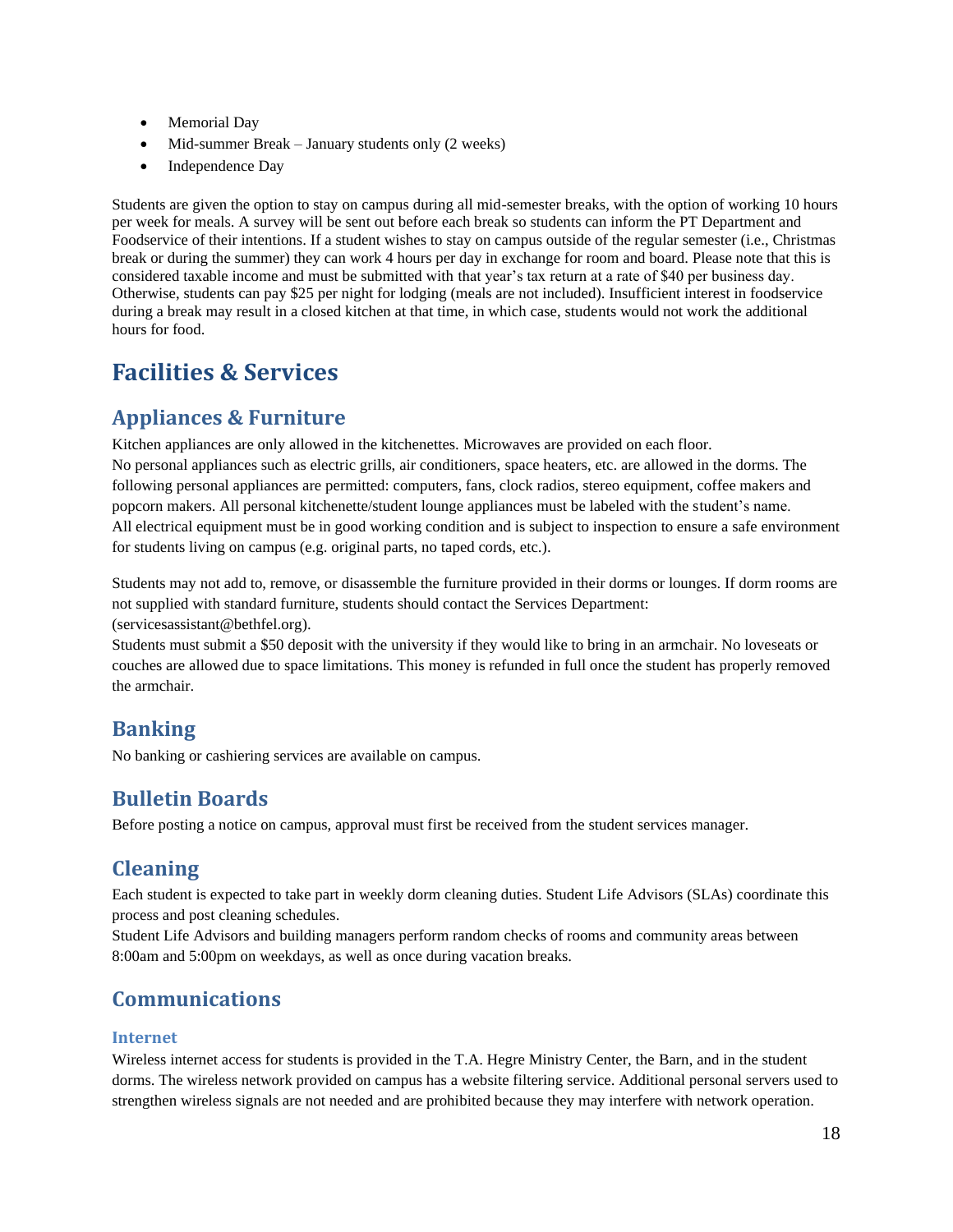#### **Bethany International's Official Internet Usage Policy**

Bethany International provides internet access throughout the campus for the explicit use of students, staff, faculty, and residents only. Internet access is granted as a privilege, not a right, and is provided for academic and organizational purposes.

Therefore, please note and abide by the following guidelines.

- Internet access is not to be used to access or to disseminate illegal, objectionable, or obscene materials; to engage in any conduct, which may be considered to be inflammatory, abusive, or harassing; or to conduct personal business for profit.
- Users must respect all copyright and other intellectual property rights. Inappropriate use constitutes fraud, plagiarism, or theft; downloading any piece of copyrighted material is illegal, even if the materials are not sold.
- Under the Regulation of Investigatory Powers Act 2000 and the Telecommunications (Lawful Business Practice) (Interception of Communications) Regulations 2000, Bethany International reserves the right to monitor and record all internet usage activity. Bethany does not routinely inspect internet usage, but reserves the right to inspect and record at any time any activity. Users should not have any expectation of privacy as to their network usage.
- Bethany International will report to law enforcement authorities any activities that may be considered illegal, as well as any reports it receives of such activities. Bethany International will cooperate with law enforcement authorities when requested.
- Network access is provided on equipment owned and managed by Bethany International and may not be modified, or attempt to be modified, in any way. No unauthorized network devices may be connected to any physical or wireless connection on campus.
- Bethany International reserves the right to grant or deny network access at any time.
- Bethany International is not liable for any damage to users' computers as the result of utilizing internet access provided.
- Bethany International will review alleged violations of its Acceptable Use Policy on a case by case basis, and reserves the right to modify this policy at any time.

All questions regarding internet access should be directed to the Bethany IT Department.

Please note that normal selling activity on the internet is not prohibited; however, if you are conducting personal business using Bethany's network, you do so at your own risk. Bethany International is not liable for any loss or damage of any kind.

### <span id="page-19-0"></span>**Text Message Alert System**

The university employs a text message alert system for emergencies, last minute announcements, and schedule changes. Students are strongly encouraged to opt into this system by verifying their phone number in the Populi account.

## <span id="page-19-1"></span>**Property/Dorms**

Men are not permitted in the women's dorms, and women are not permitted in the men's dorms, with the exception of moving days. Exceptions for visiting family members to take a quick look during day time hours may be obtained by asking permission from a Dean or Student Life representative.

Students who wish to change dorm rooms must submit a request via email to the Dean of Women or Dean of Men. When hanging items on the wall, please note the following: no Command strip products or sticky tack may be used; however painter's tape, small picture nails, pins, and tacks are permitted.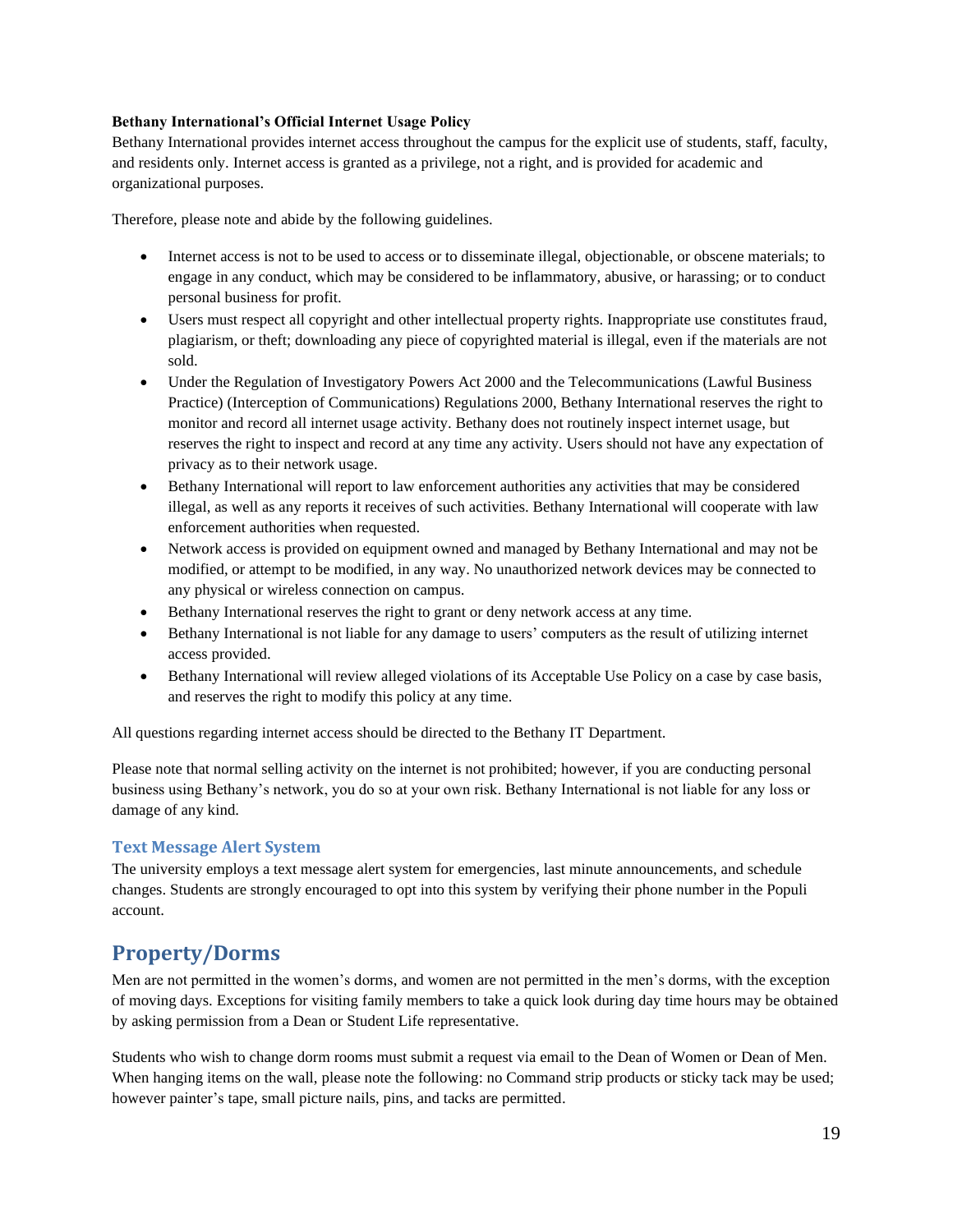## <span id="page-20-0"></span>**Facility and Maintenance Express (FMX)**

FMX is Bethany's facility and maintenance request system. This tool can be used to input any maintenance or service request needed for the campus. To request a Login please visit the services office.

### <span id="page-20-1"></span>**Food Services**

### <span id="page-20-2"></span>**Student Meals**

Daily meals are provided for students in the campus Dining Room. Posted serving times are strictly adhered to.

### <span id="page-20-3"></span>**Policies & Procedures**

All students are provided with an access card upon enrollment. These cards are necessary in order to go through the serving line, so students are asked to keep their cards on them at all times. If an access card is lost, it should be reported to the Services Office so it can be deactivated and replaced (a \$25 replacement fee will be applied). Damaged cards can be exchanged for a \$10 replacement fee.

Meals are intended for student use only. Students are not permitted to give away food from the Dining Room or allow others to use their access card. Due to the number of people being served on campus and the wide variety of individual food preferences, Foodservice cannot accommodate special dietary needs, with the exception being documented medical conditions. Allergies and food intolerances are assessed on a case by case basis. No items belonging to the dining rooms are permitted to leave the dining area (e.g. dishes, utensils, salt & pepper shakers, etc.).

Students wishing to eat a gluten/dairy-free diet can purchase this option for an additional \$500 per semester. Students wanting a second entrée when going through the serving line may purchase this option for an additional \$500 per semester.

For take-out meals, students are required to bring their own containers for food transportation. Students are not permitted in the kitchen under any circumstances. PT workers are, of course, exempt from this policy, but only during their scheduled shift.

### <span id="page-20-4"></span>**Guests**

Bethany International has a number of guest rooms available on campus. Students should contact the Services Department for information on availability and pricing of these guest rooms (servicesassistant@bethfel.org or 952- 829-2459).

Students are allotted a total of five nights per semester during which they may invite a friend or relative to stay with them. Guests are to stay in an empty bed or on the floor in their friend or relative's dorm room, not in the lounge. Before inviting a guest to stay in the dorm, a student must receive approval from a Student Life Dean or Mentor at least 24 hours before the guest arrives on campus, and ensure the agreement of his or her roommates. Any individual guest may stay for a maximum of 5 nights per semester in student housing.

Students must make arrangements for friends or relatives of the opposite gender to stay with a classmate of the same gender in his or her dorm. Their nights in the dorm are counted toward the five-night allowance of the student who initiated the stay.

<span id="page-20-5"></span>Everyone who stays in the dorms is required to abide by campus policies and guidelines.

### **Laundry**

Pay laundry facilities are provided on campus for student use. The approximate cost to run a load of laundry (washing and drying) is \$4. Re-loadable laundry cards used to run the machines are available for purchase at a kiosk inside Entrance A of the T.A. Hegre Ministry Center. The minimum initial purchase price is \$15. Money can be loaded on to pre-purchased cards online or at the kiosk. There is also an option to use the BDS Laundry Start app in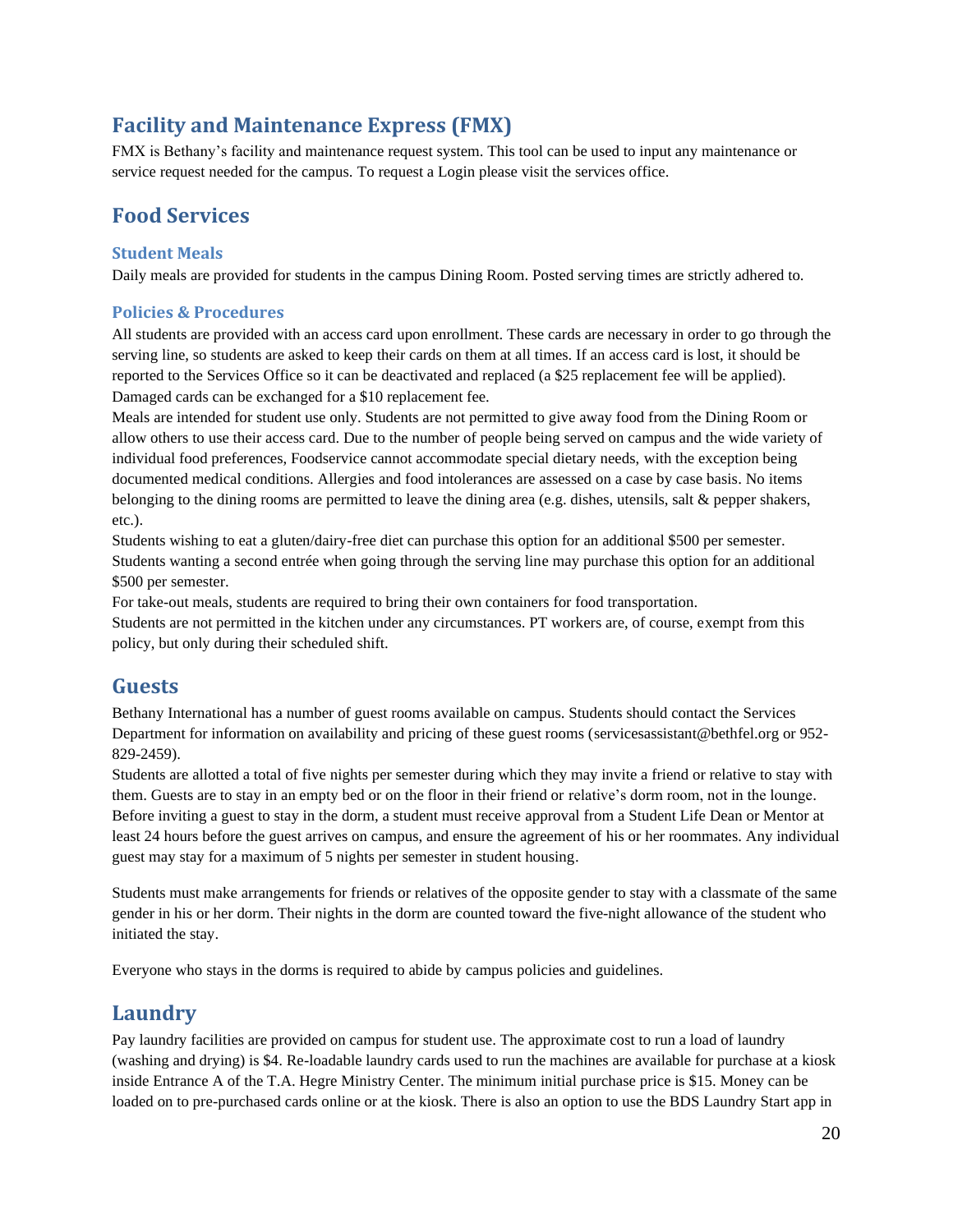place of a laundry card for all laundry facilities. Instructions for downloading and using the app are posted in each laundry facility. Since laundry service is provided by a supplier, any problems with the machines or with the purchase of laundry cards/reloading money on to cards must be directed to the service. The customer service phone number is located on the machine cards and on the card reload kiosk. BGU is not responsible for items that are lost or damaged in the machines or the laundry facilities. Students must provide their own laundry supplies.

## <span id="page-21-0"></span>**Lost & Found**

Valuables found should be turned in at the Welcome Center. Please note that the items in the Lost & Found will be disposed of periodically.

### <span id="page-21-1"></span>**Mail**

Outgoing mail is picked up from campus daily on Monday through Saturday. Packages and odd-sized mail can be sent directly from the U.S. Post Office.

Standard incoming mail is delivered to the student mailboxes in the afternoon on Monday through Friday. Packages for students can be picked up at the Welcome Center.

All students have the following address while at Bethany:

Student's Name

6820 Auto Club Road, Suite A Bloomington, MN 55438-2849

## <span id="page-21-2"></span>**Pets**

Students may not keep pets on campus. However, fish are allowed in the dorms as long as they are in bowls or tanks that hold no more than three gallons of water.

## <span id="page-21-3"></span>**Property Damage**

All damage to university property must be immediately reported to a Student Life Advisor who will report it to the Services Department. The offending student will be invoiced for the cost of replacement or repair for any damages, or it will be taken out of his or her room deposit. Restitution is not required if reported damage is deemed normal wear and tear by services staff.

## <span id="page-21-4"></span>**Room Transfer/Departure**

Any time a student moves out of their room, whether they are making a room change or leaving on-campus housing, they must follow the proper check-out procedures. Failure to follow these procedures will result in a fine. Please see the Port and contact the Services Office in order to obtain the necessary documents. If a student is making a room change they must trade in their old key for a new key in the Services office.

## <span id="page-21-5"></span>**Safety**

### <span id="page-21-6"></span>**BGU Campus Safety Policies**

The mission of Campus Safety at Bethany Global University is to serve the campus community by providing a safe and orderly learning and living environment.

Achievement of this mission is accomplished by:

- Overseeing the parking and vehicle regulations.
- Administering building entry and security technologies.
- Patrols of the campus buildings and grounds.
- Records and reporting of incidents occurring on campus.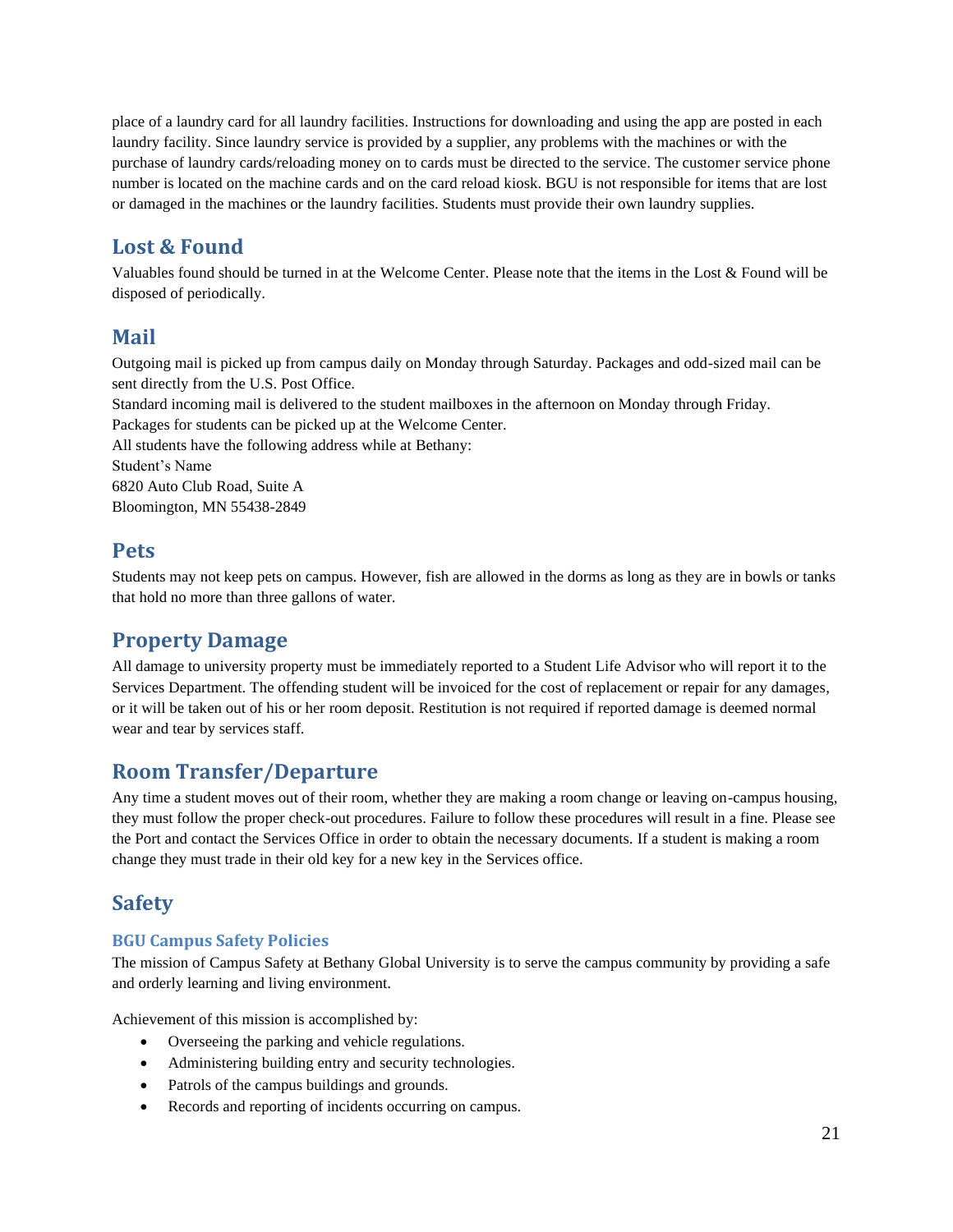- Providing awareness in safety, crime prevention and emergency notification.
- Being available for on-campus response to incidents and emergencies.

Please read the BGU Emergency Procedures guide which is available at the Services Office and posted at each door of student housing. You should familiarize yourself with these procedures, and print a copy to post on your office or residence room door. All students and employees are strongly encouraged to add the Bethany 24 Hour Emergency Number, 952-207-4490, as a cell phone speed-dial option; calls are answered 24 hours a day, and this is the number you would call after the Services office is closed. Another phone number that all students and employees are strongly encouraged to have as a speed-dial option is the Bethany Night Security line, which is 952-607-6797. This phone is monitored by the Nightly Security staff. You can call and text this number from  $8 \text{ pm} - 5 \text{ am}$ . You may also call the Services office during business hours at 952-829-2459 if you have a question or need.

Prevention of theft is a high priority.

- BGU Safety stresses that all faculty, staff and students should lock their assigned living and work spaces when you are not there.
- Each student, faculty and staff member is responsible to provide their own personal property insurance. BGU is not responsible for lost or stolen items.

Your personal safety is an even higher priority.

- Do not prop open doors or allow persons you do not recognize in controlled access areas.
- Walk with friends after dark and remain aware of your surroundings.
- Do not hesitate to report any suspicious behavior that you observe. Early reporting is a key in preventing or stopping anyone who would have a plan to cause harm.

BGU keeps a record of each reported safety incident or crime that occurs on campus and provides a yearly report to the Department of Education in compliance with the Clery Act. Copies of that report may be viewed at the website http://ope.ed.gov/Security/ by clicking on the link for "Get data from one institution/campus" on the right hand column of options. At any time, a student may also access the daily crime and fire log or annual security and fire safety report via the Services Office.

### <span id="page-22-0"></span>**Campus & Dorm Guidelines**

- For safety reasons, as well as to prevent damage, no one is allowed on the roof of any building unless they are accompanied by a staff member from the Services Department (\$100 fine per violation).
- Camping is not permitted on campus.
- Bonfires are only allowed in designated fire pits around campus and must receive pre-approval from the services office.
- Students may not climb on porches or balconies.
- Due to security concerns, public access doors must not be propped open.
- Students are not permitted to sleep in the T.A. Hegre Ministry Center at any time.
- For security reasons and out of roommate courtesy, each student is to sleep in one's own bed. Permission to sleep in another dorm space must have approval 24 hours in advance from both their SLA and the SLA overseeing the dorm space they are seeking to stay in.
- Bloomington fire code prohibits the use of grills or flammable items on the balconies/decks of any of the dorms/apartments.

### <span id="page-22-1"></span>**Hazardous Materials**

The following items are not permitted in the dorms:

- Flammable liquids (e.g. gasoline, kerosene, automotive oils, oil based paint or their containers, etc.)
- Burning candles (warmers are permitted)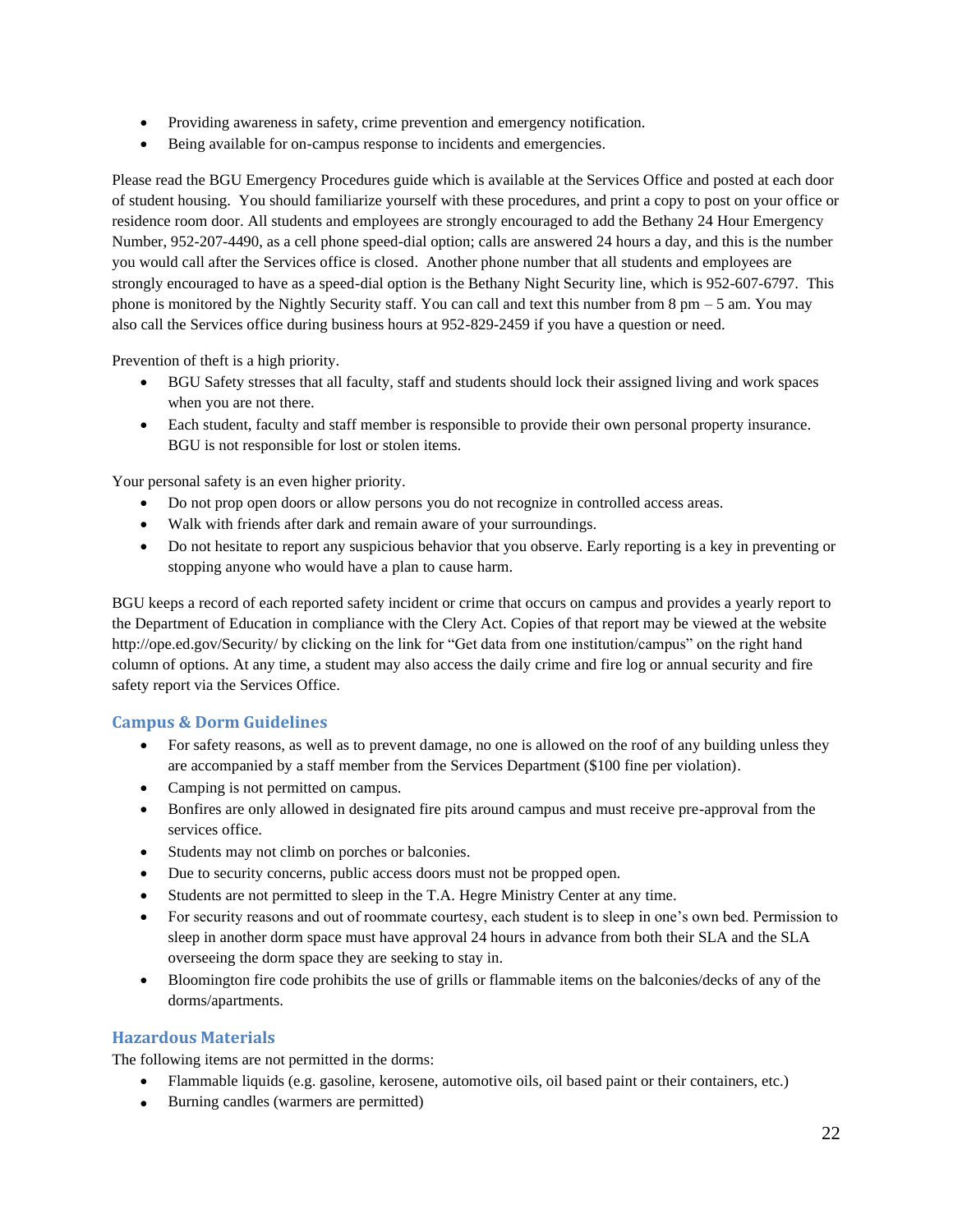• Halogen lights

The following items are not permitted anywhere on campus:

- Fireworks, firecrackers, blasting caps, etc.
- **Explosives**
- Weapons or firearms (including BB guns, hunting knives, hunting bows, ammunition, swords or machetes)

#### <span id="page-23-0"></span>**Medical Emergencies**

If an injury occurs during PT, a student should notify his or her PT supervisor immediately.

If the situation requires immediate emergency medical attention, a student should call 9-1-1. They should ask for the emergency medical technicians to meet an uninjured individual at the flagpole in the main parking lot. The uninjured person should then direct the emergency medical technicians to the injured party.

If an injury occurs outside of PT hours, and a 911-call or ambulance is not required for immediate emergency attention, the student should contact his or her SLA to arrange transportation to a medical facility.

Non-emergency transportation to medical facilities is the student's responsibility. Regular dental and doctor appointments should be made during personal hours or vacation time.

### <span id="page-23-1"></span>**Missing Student Notification Procedures**

If a student who lives in on-campus student housing is determined to have been missing for 24 hours, BGU has a maximum of 24 hours after receiving the report in which to initiate specific notification procedures. Students should report a person who has been missing for 24 hours to one of the following individuals:

- 1. Vice President of Student Affairs Elisabeth Wilson [\(elisabeth.wilson@bethanygu.edu\)](mailto:elisabeth.wilson@bethanygu.edu)
- 2. Director of Student Life Derek Brokke [\(derek.brokke@bethanygu.edu\)](mailto:derek.brokke@bethanygu.edu)
- 3. Dean of Women Holly Ward [\(holly.ward@bethanygu.edu\)](mailto:holly.ward@bethanygu.edu)

Any missing student report must be referred immediately to BGU's Campus Security Office.

Each student has the option to identify a contact person or persons whom the institution shall notify within 24 hours of the determination that the student is missing. Students' contact information will be registered confidentially, and will be accessible only to authorized campus officials and disclosed only to law enforcement personnel in furtherance of a missing person investigation. If the student is under 18 years of age and not emancipated, BGU must notify a custodial parent or guardian within 24 hours of the determination that the student is missing, in addition to notifying any additional contact person designated by the student. BGU will notify our local law enforcement agency within 24 hours of the determination that a student is missing, unless the local law enforcement agency was the entity that made the determination that the student was missing.

## <span id="page-23-2"></span>**Student Services**

#### <span id="page-23-3"></span>**Email**

When a student enrolls in BGU he or she is also assigned a bethanygu.edu email address. This account gives students access to the full Office Suite while enrolled as a student at BGU.

### <span id="page-23-4"></span>**Financial Services**

Student profiles in Populi contain a Financial tab which allows them to see their financial account, history, charges, payments, financial assistance awards, and balance due. This is also where online payments can be made toward student invoices. Students can print off a statement or send a statement to their parents at any time. They can also make payments on Populi using a credit card (Visa, MasterCard or Discover).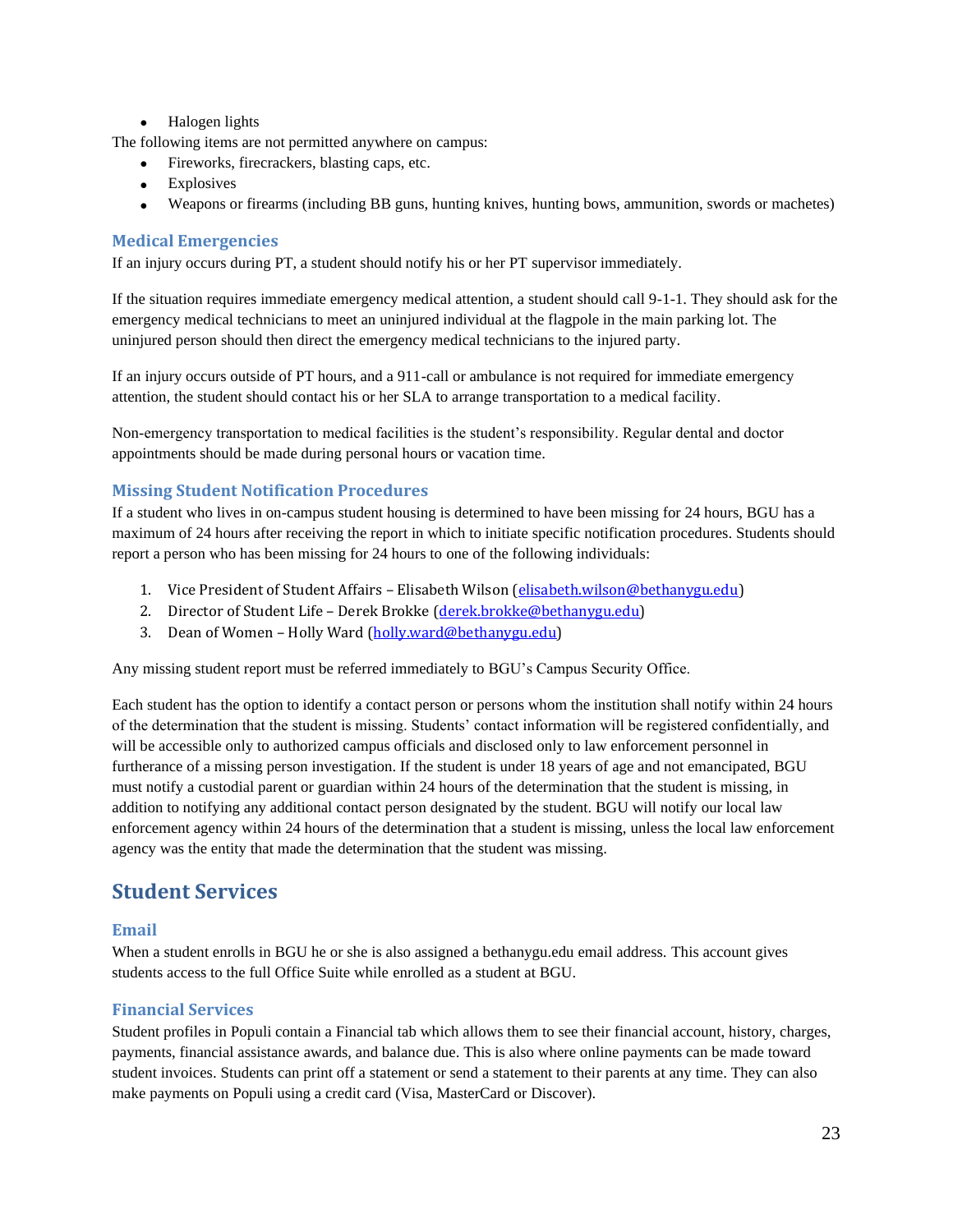**Payment Default Policy:** If payments are not made in full by the due date a \$25 late fee is applied to the student's account. The payment and the late fee are now due by the 11th of the month. **If no payment is received by the 12th of the month, a lock will be placed on the student's populi account and they will no longer have access to course work, grades, transcripts, and registration, until payment is received, or the student has communicated with the Student Accounts Coordinator.** If incoming freshmen are unable to meet this deadline the admissions department contacts the student about deferring to the next enrollment cycle.

Continuing students who are unable to meet this secondary deadline are dismissed from the University and have until the end of the month to vacate the dorms. However, if they are able to get their account current before the end of the month then they will be permitted to remain enrolled in their program. **Student who are dismissed remain financially responsible for their financial account.** 

For all enquiries regarding invoices/charges please contact the Student Billing department by emailing [studentbilling@bethanygu.edu](mailto:studentbilling@bethanygu.edu) or calling 952-996-1458.

A financial aid coordinator is on staff to support and instruct students and parents applying for federal student financial aid. The financial aid coordinator's office is located in the Enrollment Department. Office hours are generally Monday to Friday from 9 am – 5 pm CST. Contact information is financialaid@bethanygu.edu or 952- 829-2408.

### <span id="page-24-0"></span>**Gymnasium & Weight Room**

A full-sized gymnasium is located on the west side of the campus. Students can play basketball and volleyball in this facility. There are also adjoining weight rooms available for student use and a concession stand which can be reserved for events.

### <span id="page-24-1"></span>**The Oasis**

Located on campus in the main level of T.A. Hegre Ministry Center, the Oasis is an activity center which offers a variety of amenities such as a game room, lounge, cafe, convenience store and wireless internet.

The Oasis store is open Monday through Friday and offers snacks, drinks, meal tickets, postage stamps and personal/school supplies. There is also a full coffee bar available to purchase from during all open hours, which includes hot, fresh snacks such as popcorn chicken, soft pretzels, fries, and deep fried Oreos.

### <span id="page-24-2"></span>**Populi**

BGU subscribes to a student management database through a provider called Populi. Each student has an individual Populi profile. This profile is created in the admissions process and is used throughout a student's enrollment. Populi Services:

- University calendar
- Course and grading information
- Tools for personal planning and organization
- Access to shared files and forms
- Contact information for other students and staff
- Personal bulletin boards
- An online library which enables students to review and reserve items from our Student Resource Center.
- A billing and invoicing feature which allows students to check on Financial Aid and balances due; print off or send an invoice to a 2nd party, and make electronic payments

### <span id="page-24-3"></span>**Services Office**

Replacement keys/cards can be ordered in the Services Office:

- Replacement dorm room key \$15
- Replacement mailbox key \$15
- Replacement of a broken access card \$10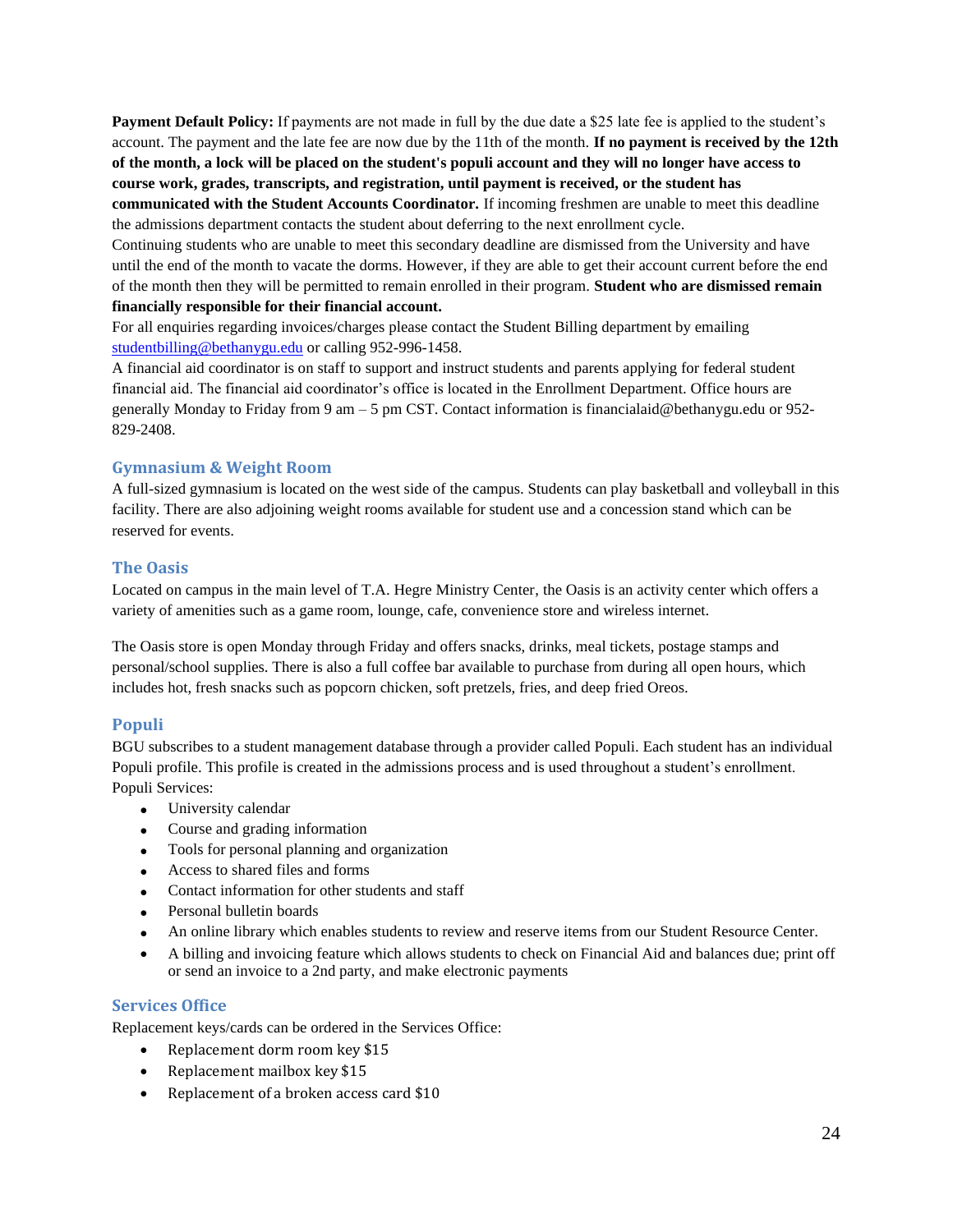- Replacement of a lost access card \$25
- Replacement parking permit \$25

#### <span id="page-25-0"></span>**Sports Fields**

Outdoor playing fields, including a sand volleyball court, are located at the north end of the campus near the gymnasium.

#### <span id="page-25-1"></span>**Student Resource Center**

The Student Resource Center (SRC) provides a variety of resources for students, which include:

- A library
- Computer work stations with internet access
- Wireless internet
- Color photocopier and printer
- Movies and board games
- Technology Student Help Desk
- It also provides a comfortable and welcoming environment for group and individual studies.

The hours of operation for the SRC vary depending on the academic schedule; however, it is generally open Monday through Saturday.

#### <span id="page-25-2"></span>**Technology Student Help Desk**

The Bethany Student Technology Help Desk is a **FREE** computer support resource for students. The office is located in the rear of the SRC. Services provided include internet and software configuration, virus and spyware removal, system troubleshooting, software installations, and upgrades on laptops, desktops, smartphones, and tablets.

#### <span id="page-25-3"></span>**Writing Center**

The BGU Writing Center offers free, individual meetings in the SRC during which writers may discuss their work with a trained student consultant. Students are encouraged to bring their work at any point in the writing process (brainstorm, outline, rough draft, final copy, etc.)

Students are assisted with many different aspects, including:

- Grammar
- MLA formatting
- Citations and resources
- Sentence structure
- Organizing ideas
- Content development
- Time Management
- Populi assistance

### <span id="page-25-4"></span>**Support/Service Animal Policy**

Bethany Global University complies with the Americans with Disabilities Act (ADA) in allowing the use of service animals for students, staff and visitors. Bethany also complies with the Fair Housing Act in allowing students the use of emotional support animals that are approved as an accommodation.

Please refer to the **consumer information page** of the BGU website for more details on the conditions and parameters of this policy.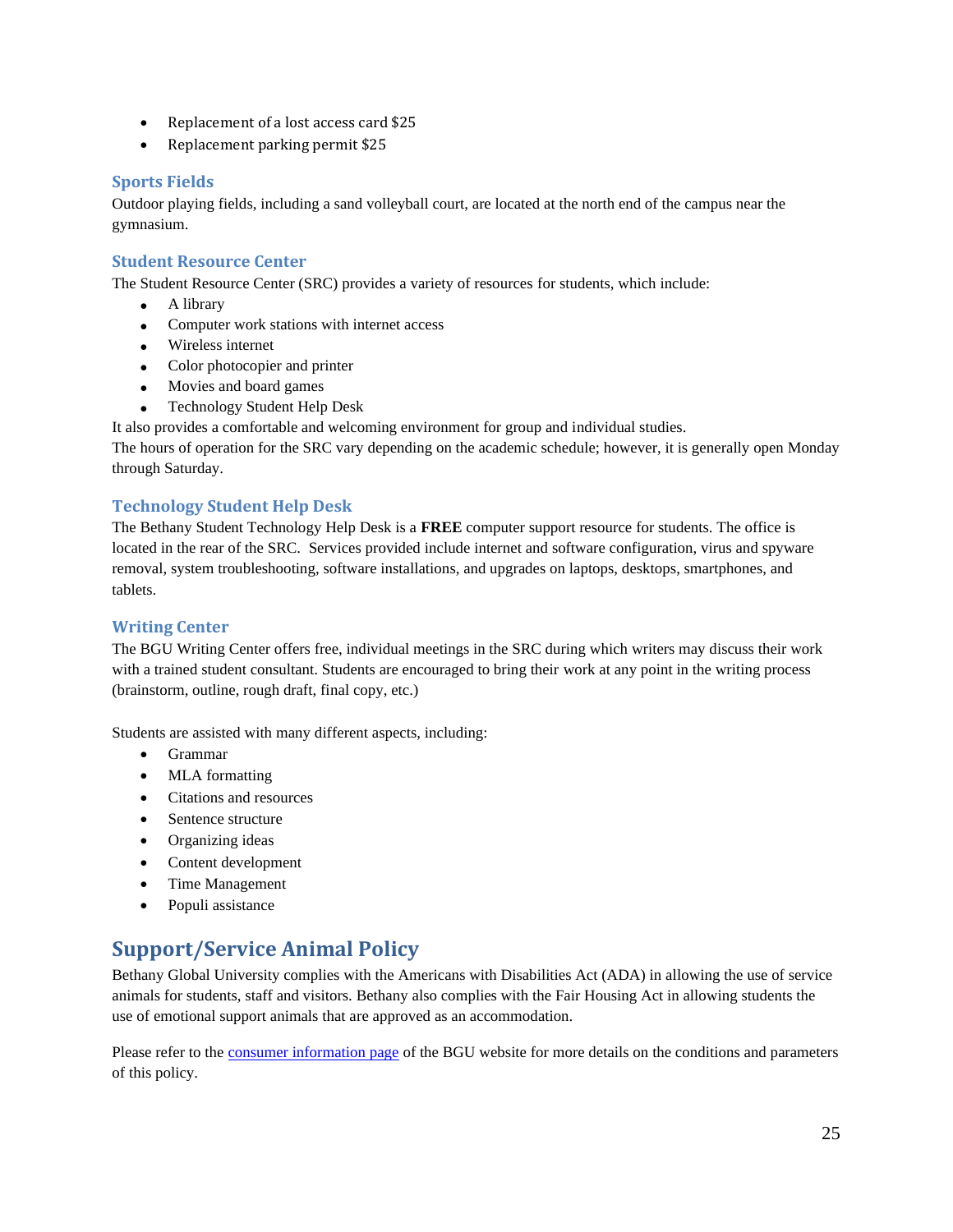Service Animal Documentation will be requested by the University for any animal brought to campus. Contact the admissions office for information on preparing required documentation.

## <span id="page-26-0"></span>**Vehicles, Parking, and Tickets on Campus**

Student parking is limited to an assigned area on the west side of the campus between Bethany Church and the gym. Students wishing to keep a vehicle or motorcycle on campus must apply for a parking permit from the Services Office. Parking is on a first come first serve basis and is not guaranteed for every student. The vehicle parking fee of \$400 per year covers parking for one car or motorcycle only.

Bethany utilizes a vehicle ticketing system on campus. Compliance with the following parking rules is necessary in order to avoid being ticketed or towed:

- A student's parking location should be assigned on arrival day. If you forget your assigned location, please contact the services office.
- Please display a parking tag at all times while on the Bethany campus. If your parking tag is lost, a replacement can be purchased at the Welcome Center for \$25.
- If you change vehicles at any point during the year, please e-mail services assistant @bethfel.org immediately to have your vehicle information updated.
- Vehicles should always be parked in their designated spot including weekends, evenings, and during holiday breaks.
- At no time may any vehicle park, stop, or stand in areas that are designated fire lanes or no-parking zones.
- At no time may any motor vehicle park, stop, stand, or travel on sidewalks, grass, or any other areas meant for non-vehicular use.
- All cars must be parked between the parking lines. Cars parked over the lines, or "double-parked" will be ticketed.
- All vehicles on campus need to be in good working order. Vehicles with flat tires or other damage that prohibits proper operation are not allowed to remain on campus. Repairs to vehicles on the property are strictly prohibited, including oil changes, engine work, car washing, etc. The only exception to this is emergency repair. If a student's car is not in working order, the services office will need to see proof that the student is working to get their vehicle up and running.

### <span id="page-26-1"></span>**Bicycles**

There is no charge to have a bicycle on campus but each bicycle must be registered in the Services Office. We request that bicycles not be parked in front of the dorms. Students should use the designated bike racks.

### <span id="page-26-2"></span>**Ticketing and Towing:**

If a parking ticket is issued, students have two weeks to pay the \$25 ticket, or to submit an appeal.

- If the ticket is not paid within the two week time frame, a \$10 fee will be added.
- An additional two weeks will be given for payment of the \$35 ticket.
- If the ticket is not paid within the allotted four weeks, the student will be given a 48-hour notice to remove their vehicle from campus.
- If the vehicle is not removed within the 48-hour time frame, it may be subject to towing at the owner's expense.